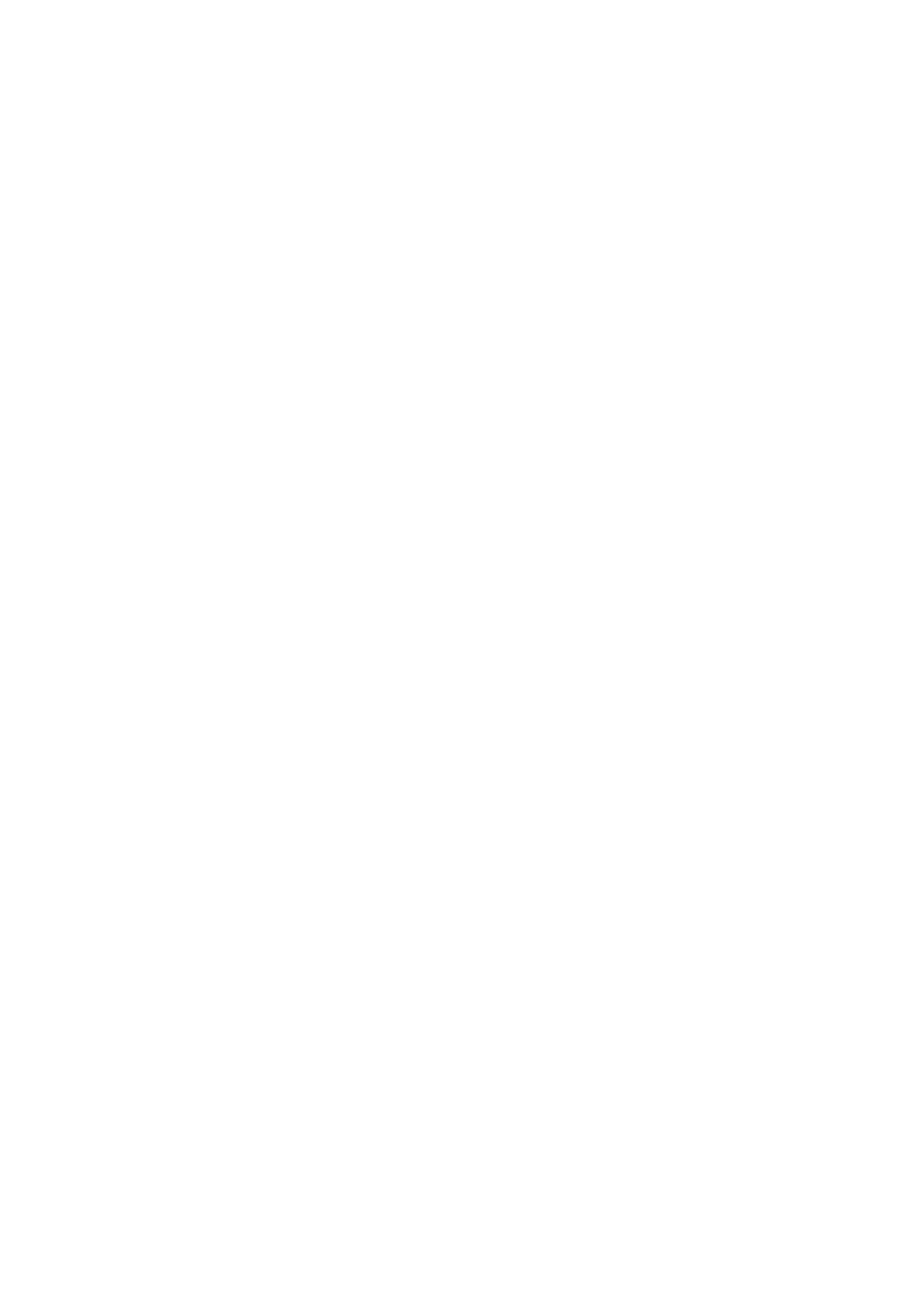### International Council for the Exploration of the Sea Conseil International pour l'Exploration de la Mer

H.C. Andersens Boulevard 44-46 DK-1553 Copenhagen V Denmark Telephone (+45) 33 38 67 00 Telefax (+45) 33 93 42 15 www.ices.dk info@ices.dk

ISSN number: 2618-1371

This document has been produced under the auspices of an ICES Expert Group or Committee. The contents therein do not necessarily represent the view of the Council.

© 2020 International Council for the Exploration of the Sea.

This work is licensed under the [Creative Commons Attribution 4.0 International License](https://creativecommons.org/licenses/by/4.0/) (CC BY 4.0). For citation of datasets or conditions for use of data to be included in other databases, please refer to [ICES data policy.](https://www.ices.dk/data/guidelines-and-policy/Pages/ICES-data-policy.aspx)

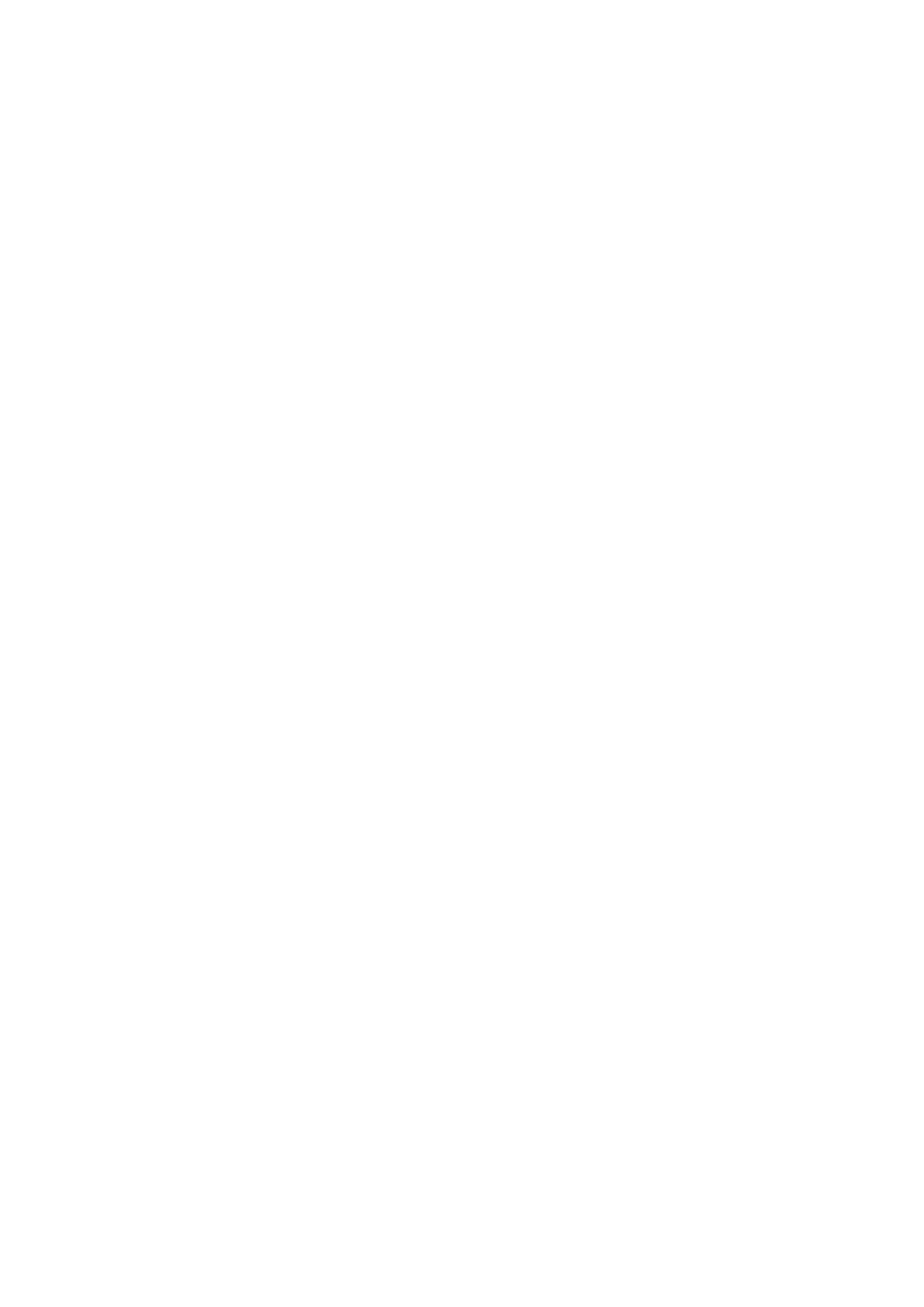### ICES Scientific Reports

Volume 3 | Issue 102

### ICES VIEWPOINT BACKGROUND DOCUMENT: HOW CAN WE QUANTIFY AND MANAGE THE IMPACT OF CHEMICAL POLLUTION IN THE OCEANS? (AD HOC)

#### Recommended format for purpose of citation:

Hylland, K., Bellas, J., Giltrap, M., Brooks, S. 2021. ICES Viewpoint background document: How can we quantify and manage the impact of chemical pollution in the oceans? (Ad Hoc). ICES Scientific Reports. 3:102. 29 pp. https://doi.org/10.17895/ices.pub.5446

#### Authors

Ketil Hylland • Juan Bellas • Michelle Giltrap • Steven Brooks

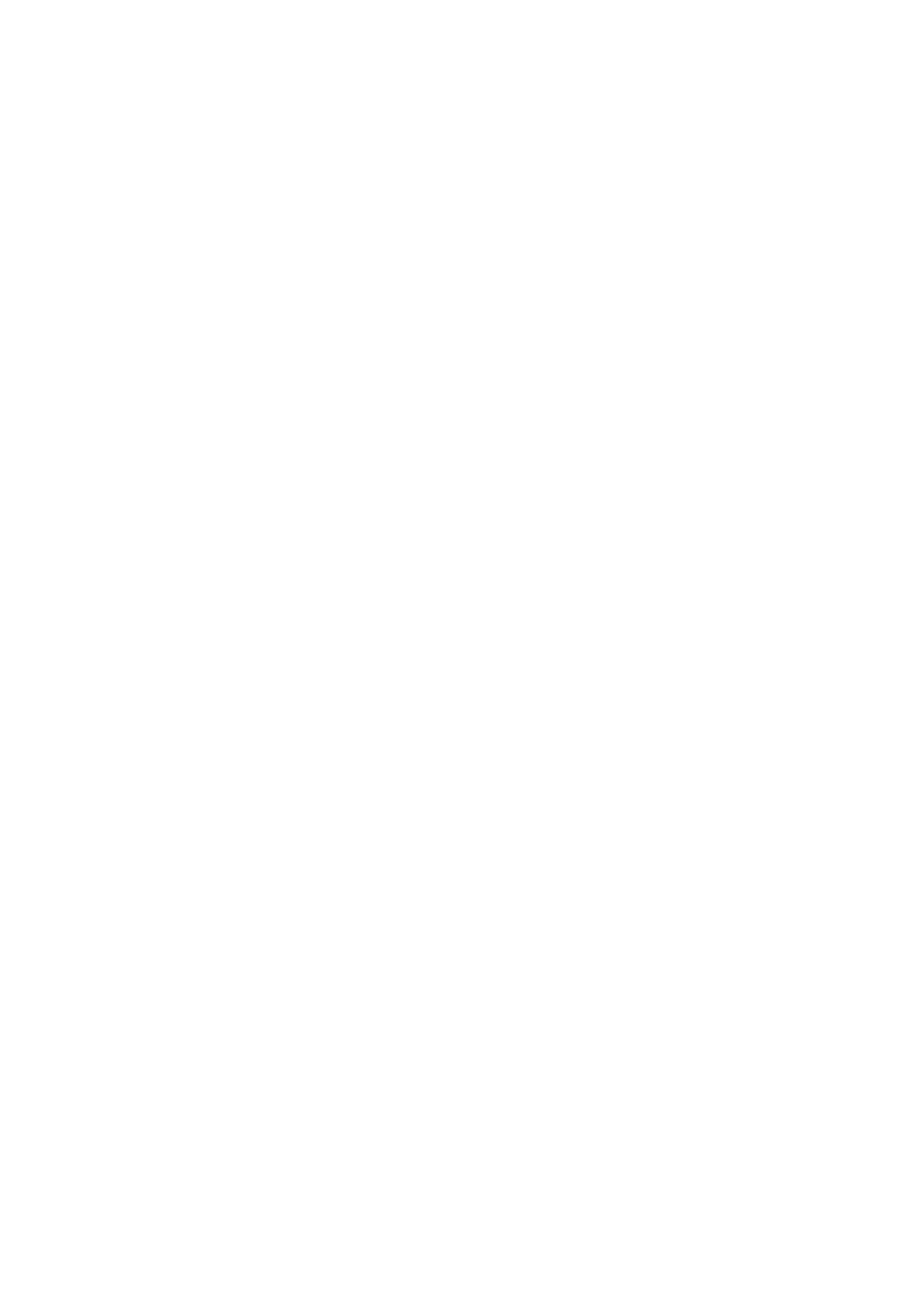### Contents

| $\mathbf{i}$   |                                                                                  |  |
|----------------|----------------------------------------------------------------------------------|--|
| $\mathbf{1}$   |                                                                                  |  |
| $\overline{2}$ |                                                                                  |  |
| 3              | How may existing knowledge be used to develop new monitoring methods? 10         |  |
| $\overline{4}$ | What actions can be recommended, based on the evidence of biological effects, to |  |
|                |                                                                                  |  |
|                |                                                                                  |  |
|                |                                                                                  |  |
|                |                                                                                  |  |
|                |                                                                                  |  |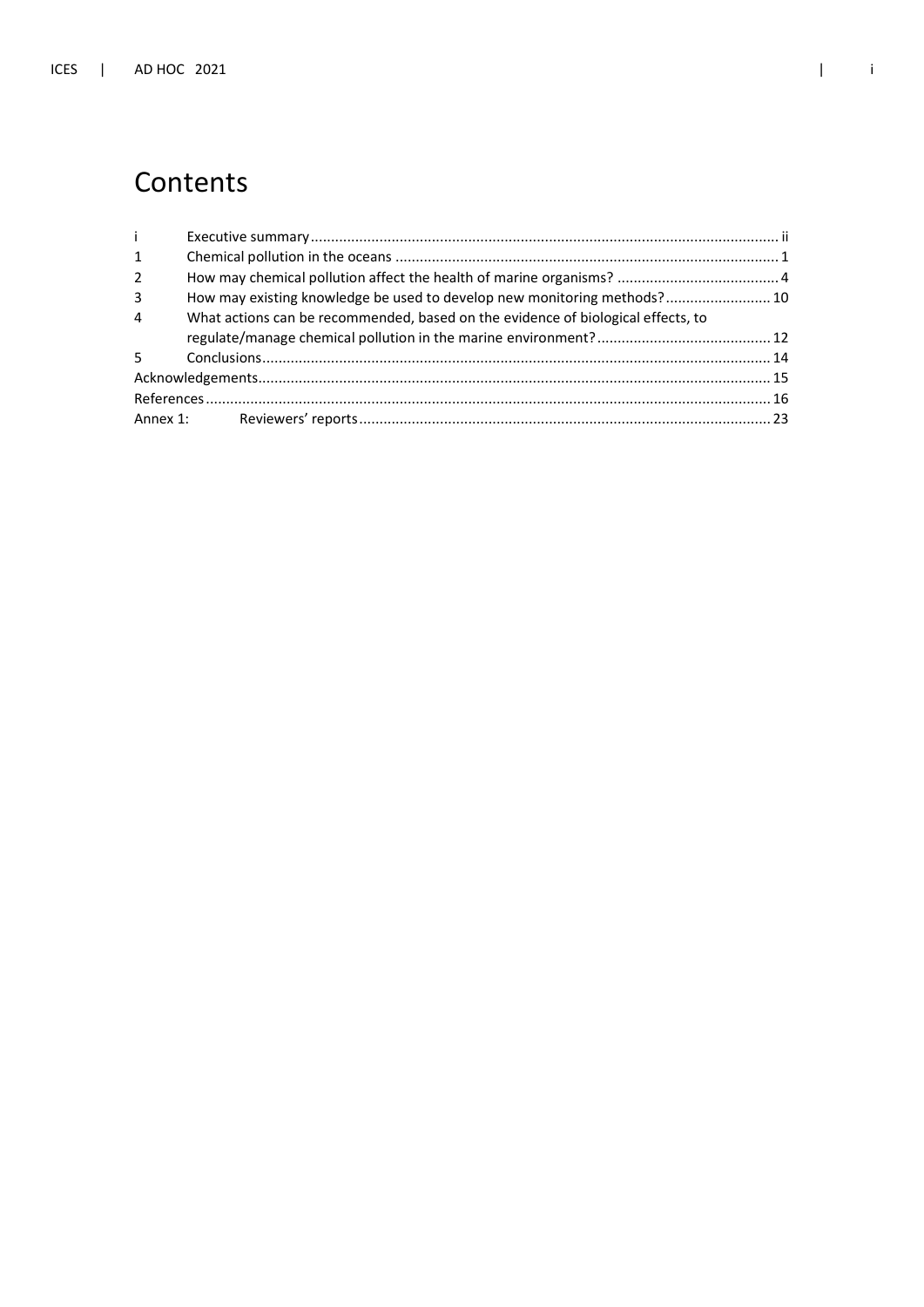### i Executive summary

Chemical pollution is ubiquitous in the world's oceans and affects marine organisms. Pollutants in marine ecosystems include trace metals and organic pollutants such as pesticides, industrial chemicals, pharmaceuticals and personal care products, household chemicals, chemicals released from transport and chemicals associated with solid waste or effluents. The substances of major concern are persistent, bioaccumulative and/or have high or specific toxicity to marine organisms. Although the extent to which contaminants accumulate in organisms is clearly important, not least from the perspective of human consumption, the relationship between the concentration of one or more contaminants in tissues of an organism and health impact is not straightforward. To quantify the impact of chemical pollutants on marine organisms there is therefore a need to quantify their toxicity in the field.

Chemical pollutants are known to cause effects on populations of marine organisms, e.g. endocrine disruption caused by the antifouling agent tributyltin in gastropods, reproductive failure in Baltic grey seal (*Halichoerus grypus*) and in European killer whale (*Orcinus orca*), the latter two associated with accumulation of polychlorinated biphenyls, PCBs. Important mechanisms of toxicity in marine organisms are carcinogenicity, genotoxicity, neurotoxicity, immunotoxicity, cardiotoxicity, endocrine disruption, reproductive toxicity and developmental toxicity. Methods to quantify carcinogenicity, genotoxicity, neurotoxicity, endocrine disruption, reproductive toxicity and developmental toxicity have to varying extents been included in monitoring programmes in European countries over the past decades. The methods in use have been chosen for their ability to distinguish between effects from contaminant exposure and the influence of other environmental processes. For most of them, there is an understanding of the mechanism of toxicity and the relationship between exposure and response is known. Over the past two decades, ICES working groups have developed a list of recommended methods, as well as criteria by which to assess data for the different methods and species. In parallel, activities have been established to ensure the quality and consistency of effect data from national and international monitoring programmes.

The range of organisms used in monitoring programmes does not represent the full marine biodiversity. Progress has however been made to allow intercomparison of effect responses between species through developing species-specific assessment guidelines.

Society needs to know the extent to which chemicals affect the oceans. New substances, for which there are no or limited effects data, are continuously being introduced, and a combination of methods will need to be used to identify and quantify health impacts caused by chemical pollutants.

The following are recommendations for national and international monitoring programmes.

- 1. Full adoption of the 'biological effects methods' monitoring approach within the integrated chemical-biological monitoring and assessment framework for accurate and realistic assessment of chemical pollution and its impacts, including the effects of chemical mixtures.
- 2. Inclusion of robust monitoring methods that quantify the most important toxicity mechanisms: carcinogenicity, genotoxicity, neurotoxicity, immunotoxicity, cardiotoxicity, and endocrine disruptiony.
- 3. Develop and implement quality assurance programs and intercalibration exercises to ensure comparability of data between laboratories, and to promote free accessibility of data.
- 4. Continue to bring in new evidence of biological effects of chemical pollution into national and international regulatory frameworks.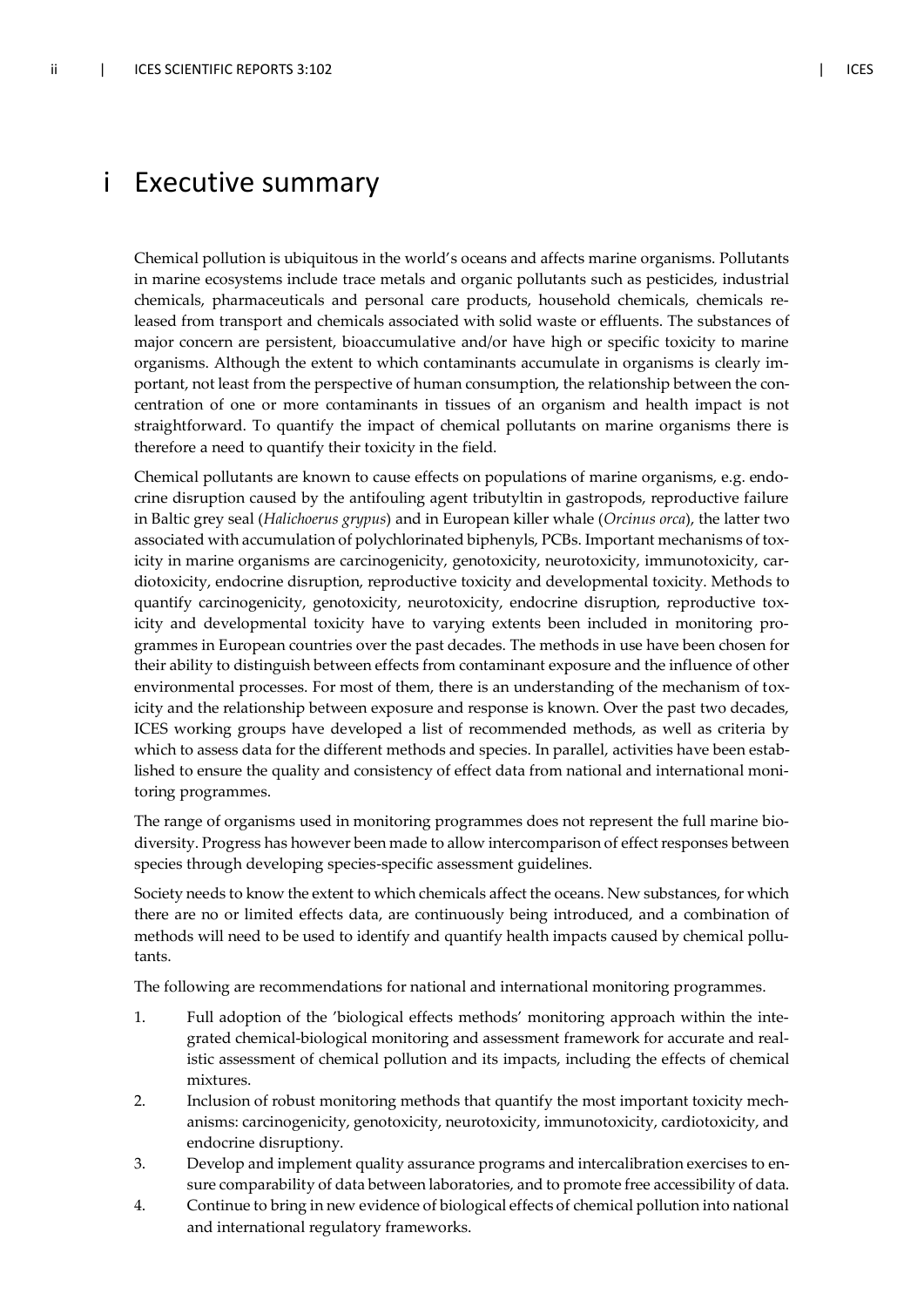NOTE: The report takes into account the comments received from the reviewers (Annex 1) and has been updated accordingly.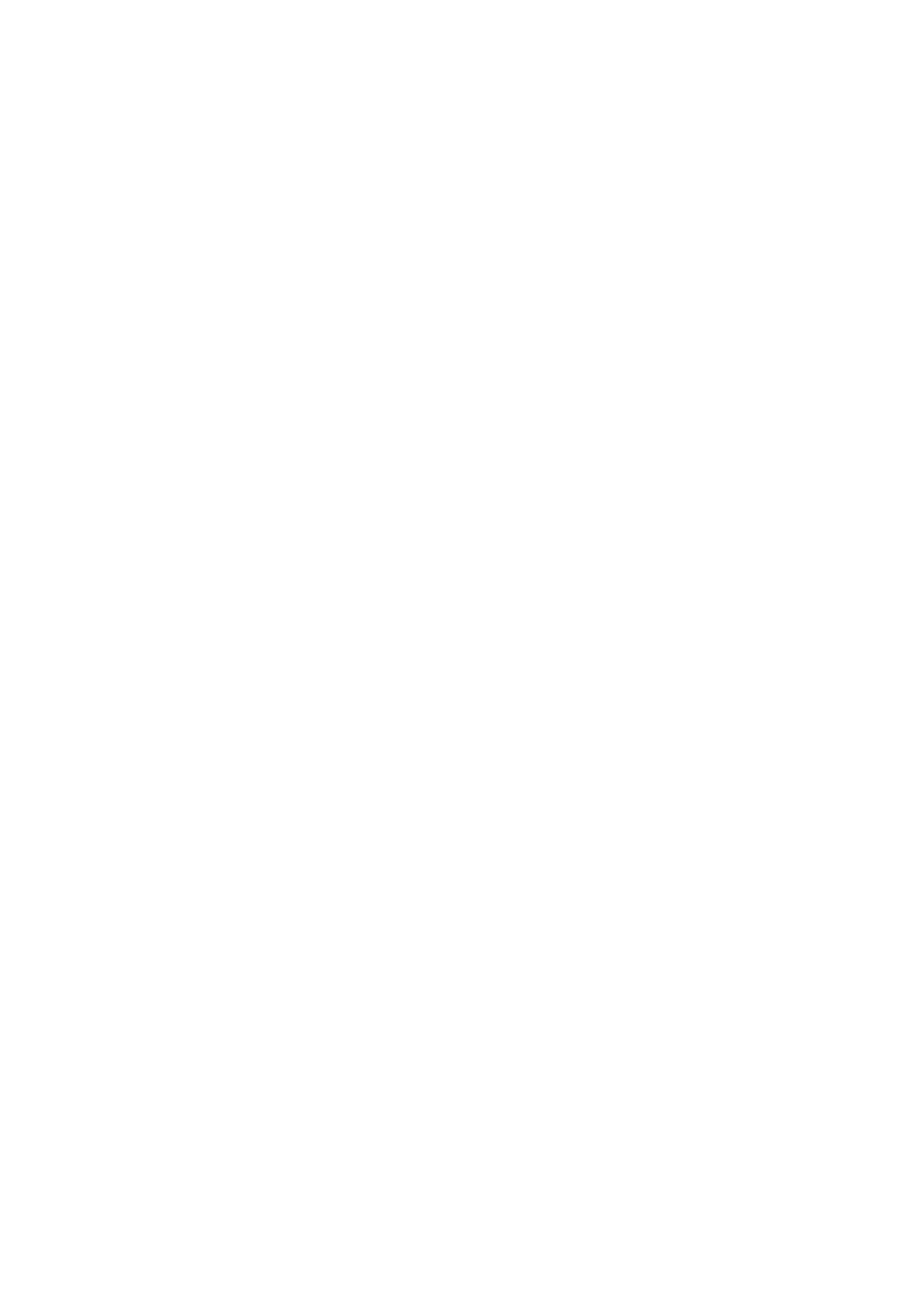### 1 Chemical pollution in the oceans

No part of the oceans is entirely free from chemical pollution caused by human activity. "Chemical pollution" in this context refers to substances that have a potential toxicity to marine organisms. In a marine context they are widely referred to as "environmentally contaminants". The term "contaminant" comprises a wide range of chemicals, both natural and man-made. The two terms will be used interchangeably in this viewpoint. Contaminants in marine ecosystems include trace metals and organic pollutants such as pesticides, industrial chemicals, pharmaceuticals and personal care products, household chemicals, chemicals released because of transport and chemicals associated with different kinds of waste. They can be entirely synthetic, such as polychlorinated biphenyls (PCBs), which would not be present at all in a pristine ocean, or naturally present, such as trace metals, for which concentrations in the environment may be elevated as a result of anthropogenic activity (Selin *et al.,* 2009). There are natural sources for some contaminants, such as polycyclic aromatic hydrocarbons (PAHs), from e.g. forest fires and underwater oil seeps, and mercury, from e.g. volcanic eruptions, but the majority of contaminants in the oceans hail from anthropogenic activity, and their presence in the oceans is the result of both continuous releases and accidental spills (Bayona and Albaigés, 2006; Merian *et al.,* 2004; NRC, 2003).

Legacy contaminants such as polychlorinated biphenyls, dioxins, brominated flame retardants and chlorinated pesticides all score high on persistence and hydrophobicity, which means they will remain in the marine environment for decades or centuries, and will be present at the highest concentrations in long-lived organisms high in food chains, such as seabirds and marine mammals. Commonly grouped under the term persistent organic pollutants (POPs), their toxicological profiles encompass a wide range of mechanisms, from neurotoxic and immunotoxic to carcinogenic and endocrine disrupting. A comparatively recent addition to this list, poly- and perfluorinated substances (PFAS), have very high persistence but are not very hydrophobic, accumulating at all trophic levels (Conder *et al.,* 2008). Due to their biphasic nature, being both water and lipid soluble, their predominant mechanisms of toxicity have been found to be associated with perturbation of lipid metabolism (Gorrochutegai *et al.,* 2014). Another group of widespread marine organic contaminants, polycyclic aromatic hydrocarbons (PAHs), found in oil, atmospheric deposition and combustion-related effluents, have the curious property that they accumulate and biomagnify in invertebrate food chains, but are metabolised in fish and other vertebrates (Wan *et al.,* 2007). In addition to PFAS, there has been an increasing focus on other groups of other contaminants of emerging concern (CECs), such as plasticizers (Mathieu-Denoncourt *et al.,* 2015) and less persistent pollutants with high biological activity, such as pharmaceuticals and personal care products (Arpin-Pont *et al.,* 2016).

All metals and metalloids are naturally present in trace amounts in seawater, so for them the definition of "contaminant" indicates concentrations higher than background. Many trace elements are essential to all living organisms, but some such as lead, gold, silver and mercury have no known biological function. Metals and metalloids differ from the organic contaminants in that they generally carry one or more charges, are hydrophilic and as a rule do not biomagnify in food webs. Mercury is a notable exception to the latter, as it is present in the biosphere in both organic and inorganic forms. The predominant organic form, methyl mercury, will bioaccumulate and biomagnifies in marine food webs (Chen *et al.,* 2008). In addition, organic forms of some metalloids, such as arsenic, are found in comparatively high concentrations in marine organisms, accumulate efficiently and some of them possibly have a role in the physiology of marine species (Amlund *et al.,* 2006; Hoffmann *et al.,* 2017). Even essential trace metals such as copper and zinc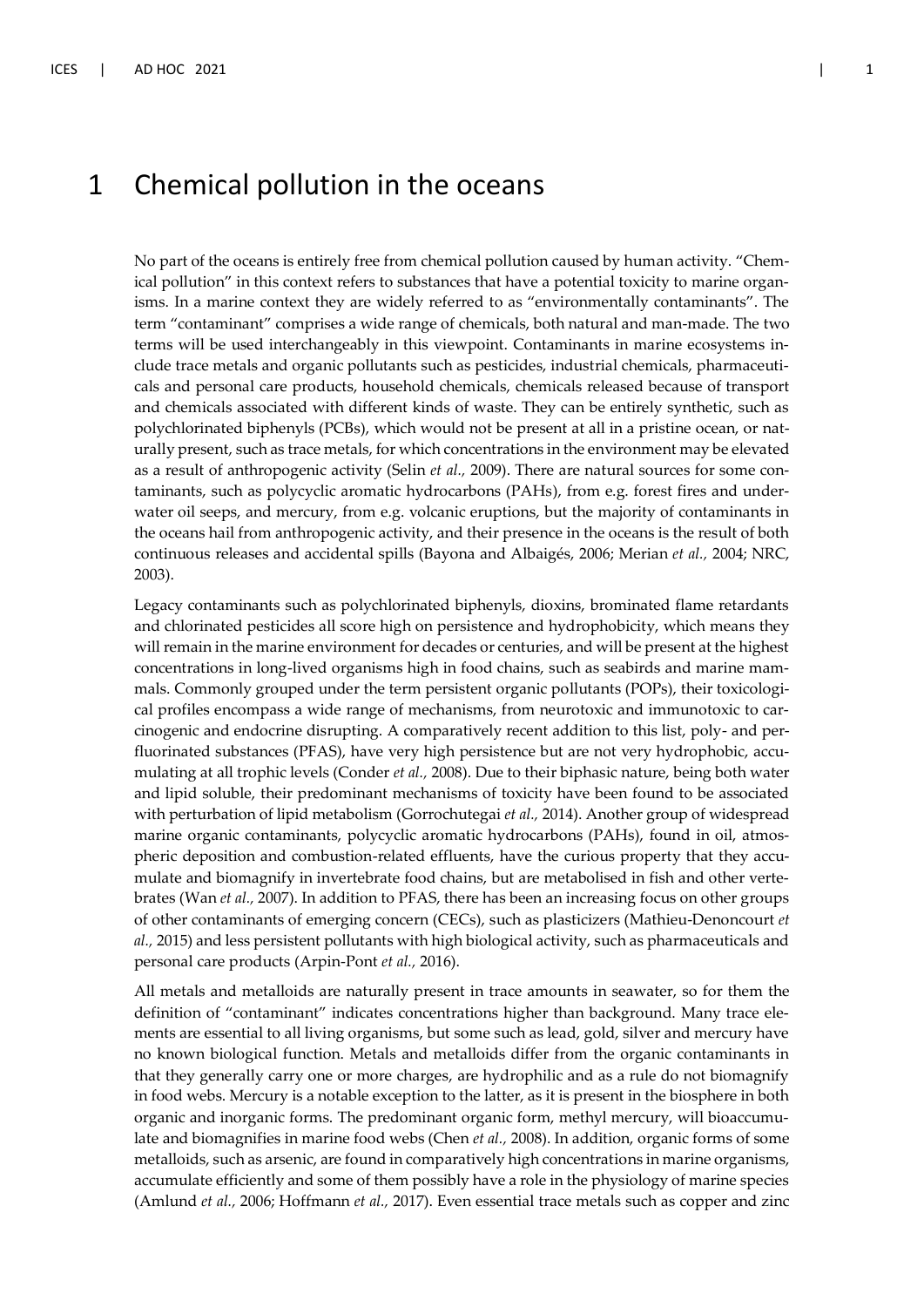may be present at concentrations in marine ecosystems sufficiently high for them to be contaminants (Rainbow, 2002).

Anthropogenic particles such as nanoparticles and nano-/microplastics are known to be present in marine ecosystems and may affect the health of marine organisms (Xu *et al.,* 2020). They are however not included in this viewpoint as the processes that govern the environmental behaviour of particles, as well as mechanisms for uptake and effects in organisms are entirely different from those of molecular pollutants, such as chemicals.

The toxicity of a contaminant is determined by the concentration that reaches its target within or on the outside of cells (Gregus, 2015). Internal exposure may therefore be equally important in causing toxicity as exposure directly from water or diet. Both internal and external exposure will however be modulated by many factors, including availability of the substance to tissues or cells. For internal exposure this could e.g. imply that the contaminant in question is associated with lipids, which would mean only a minor fraction would be available to tissues under normal metabolism (de Laender *et al.*, 2010), but that internal exposure would increase when lipids are used for energy requirements (Jørgensen *et al.,* 2006). For external exposure, the concentrations of e.g. organic material, ions and particles in water will modulate the bioavailability of contaminants (Luoma, 1983; Thorsen *et al.,* 2004). Although health impairment is the focus for effect measurements, it is still important to quantify contaminant concentrations to aid in the elucidation of mechanism of toxicity and for regulatory purposes. For most contaminants, it is most relevant to measure such concentrations in biota, as that will provide information about the bioavailability of the contaminant or contaminants in question as well as its environmental concentration. There are instances where this may however not be the case: water-soluble, degradable and toxicologically active contaminants such as pharmaceuticals, personal care products, many endocrine disruptors and neurotoxicants may have dramatic effects even with low or undetectable concentrations in tissues because they are metabolised and/or excreted efficiently after causing disruption in tissues.

The chemical characteristics of different contaminants or contaminant groups is a critical factor in determining the extent to which marine organisms are exposed. Following uptake, the inherent ability of different marine species to metabolise the contaminant in question will, directly or indirectly, modulate internal exposure, for better or worse; some contaminants such as PAHs exert their toxicity primarily following biotransformation, but the same processes also render the molecules non-toxic (Hylland, 2006). Lipid soluble and persistent contaminants such as PCBs, dioxins and chlorinated pesticides accumulate over a life-time, can biomagnify and reach healthimpacting concentrations in species high in food chains, such as seals, otters, whales and humans (AMAP, 2004a,b).

Both health officials and the general public are concerned about contaminants in seafood, and most coastal nations have programmes in place to monitor concentrations of toxic chemicals in commercially relevant species. As briefly touched on above, a pertinent question is why we cannot just estimate the potential toxicity of contaminants to marine organisms from their concentrations in tissues? Although accumulation data have been used previously to infer effects in marine organisms, there are reasons why this approach is not generally adequate. A range of studies and assessments show that there does not necessarily have to be a direct relationship between the concentration of one or more contaminants in the tissues of an organism and health impact (Depledge and Galloway, 2005). There are four reasons why this is the case: (i) bioaccumulated contaminants are generally stored in particular compartments or forms, e.g. in lipids or granules, with limited immediate availability for the biochemical "machinery" of living organisms; (ii) if effects are present they are likely caused by a mixture of contaminants, some of which will probably not have been analysed for; (iii) some contaminants cause effects without accumulating, such as many endocrine disruptors; and finally, (iv) effects arise in the intersection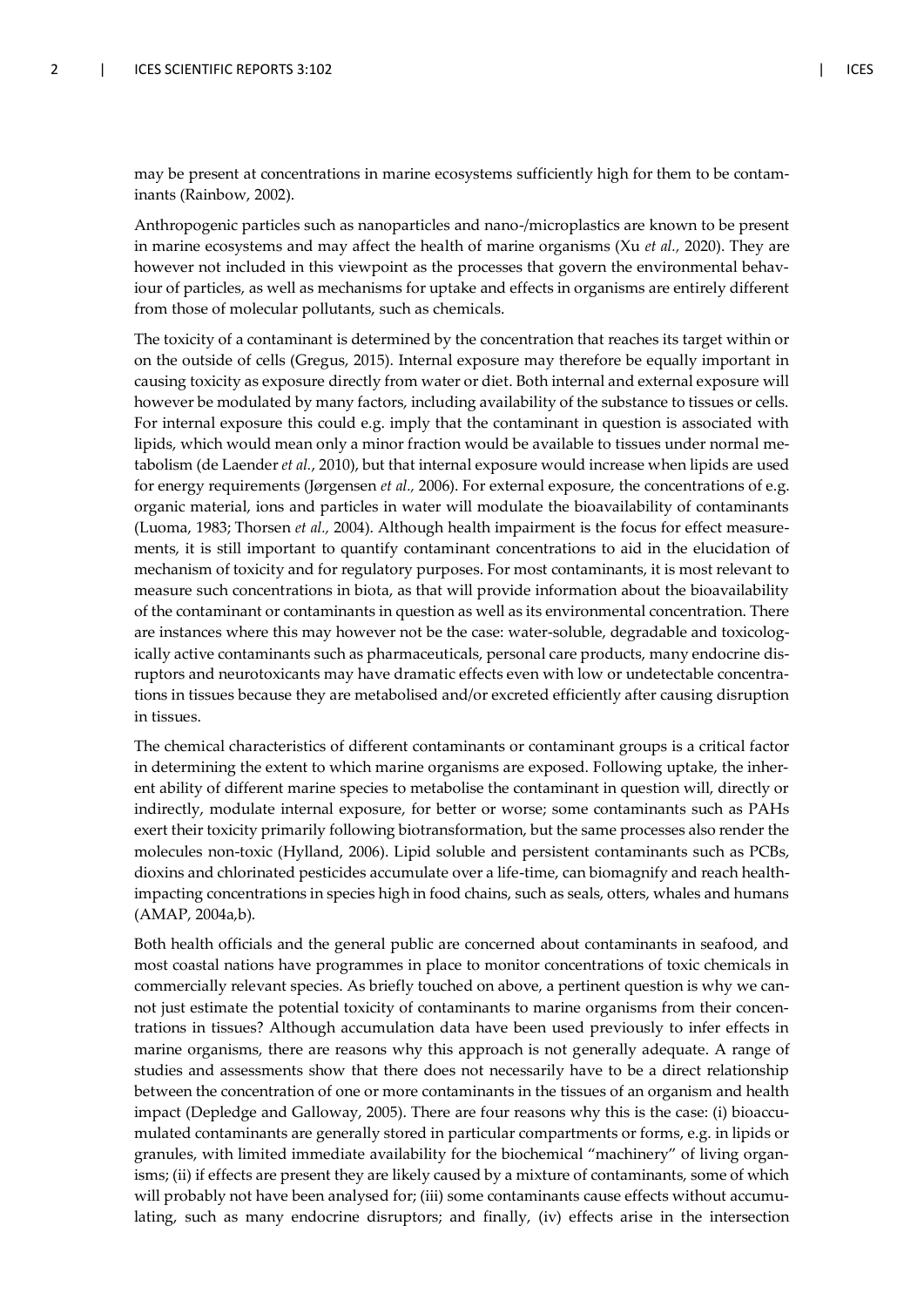between contaminant stress and the general health status of the organism. The conclusion is that effects of contaminants in marine ecosystems need to be assessed directly, not through a chemical proxy. Over the past decades, there has been a gradual increase in the use of effect-directed monitoring to assess pollution impacts in marine ecosystems.

This aim of this viewpoint is to review population-relevant mechanisms by which chemical pollutants affect marine organisms and provide recommendations as to how effects of pollutants can be monitored and managed.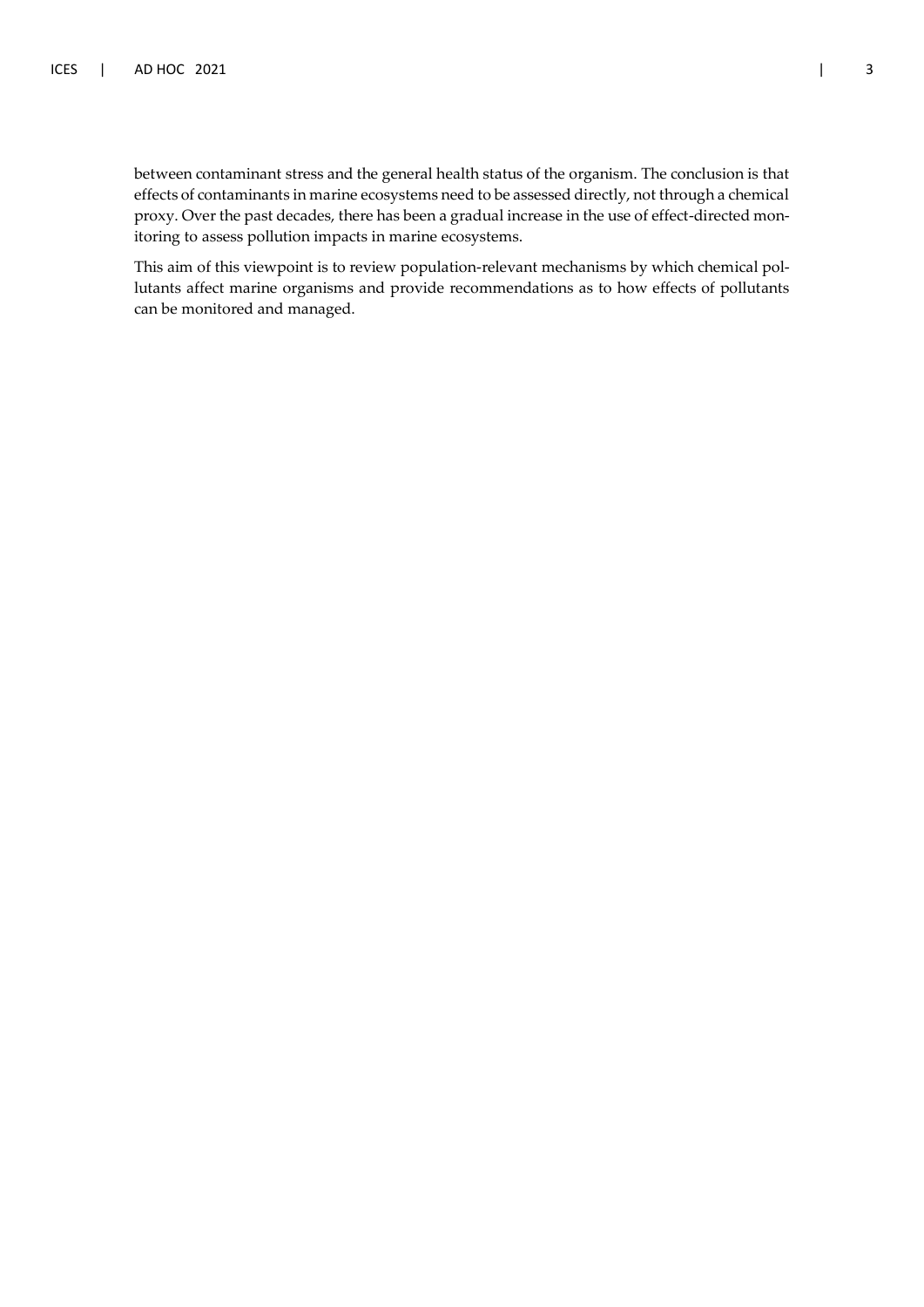### 2 How may chemical pollution affect the health of marine organisms?

The oceans can be conceived to be so vast that any chemical pollutant would be diluted so much that they would not be toxic to marine organisms. There is nevertheless concern for chemical pollution since: (i) some pollutants are so persistent that they will remain in the marine environment for decades or even centuries (Nizzetto *et al.,* 2010), (ii) lipophilic pollutants will accumulate efficiently in organisms and food chains, resulting in high concentrations in biota even in pristine areas (AMAP, 2014a), (iii) some chemical pollutants, e.g. endocrine disruptors and pharmaceuticals, cause effects at very low concentrations (Tijani *et al.,* 2016), (iv) some compartments in the sea, particularly sediment, are efficient storage sites for subsequent releases of e.g. oil-derived contaminants, such as in the case of the Exxon Valdez spill (Peterson *et al.,* 2003; Esler *et al.,* 2017), and finally, (v) organisms in coastal areas or in the vicinity of point sources may be more or less continuously exposed to a mixture of substances, the individual concentrations of which may be low, but combined exposure can cause effects (Cheng *et al.,* 2020).

There are well-documented cases for the impact of chemical pollutants on marine species. The mechanism of toxicity in each case has been supported by results from experimental studies. One such case is the endocrine disruption caused by the antifouling agent tributyltin in gastropods (Bryan *et al.,* 1988; Gibbs *et al.,* 1986; Oehlmann *et al.,* 1991). Although not evaluated as particularly toxic in short-term acute toxicity tests, tributyltin and its metabolites turned out to have serious ecological consequences through its inhibition of the enzyme that converts testosterone to oestradiol, resulting in an accumulation of the former and a masculinisation of female gastropods (Stange *et al.,* 2012). Many marine mammals are long-lived and at a high trophic level in marine food chains, which lead to them accumulating high concentrations of persistent organic pollutants (POPs), such as PCBs, dioxins, chlorinated pesticides and brominated flame retardants. Population decreases in grey seal (*Halichoerus grypus*) in the Baltic three decades ago was partly caused by reproductive failures associated with accumulation of POPs (Olsson *et al.,* 1994). Causal links were found between PCB accumulation and morphological changes in grey seal uterus. Supporting evidence was provided through an experimental study with mink (Mustela vison), showing the potential for the potential reproductive toxicity of PCBs (Kihlström *et al.,* 1992). In both cases, morphological changes were observed that could explain individual reproductive perturbation and population decreases. More recently, there are reports suggesting accumulation of organic contaminants in marine mammals cause health impairment: in California sea lions (*Zalophus californianus*) there was a correlation between blubber POPs and urogenital cancers, with a possible interaction with herpes virus (Gulland *et al.,* 2020), and reproductive failure in European killer whale (*Orcinus orca*) populations have been linked with blubber accumulation of organic contaminants, particularly PCBs (Desforges *et al.,* 2018; Jepson *et al.*, 2016).

Marine monitoring programmes for contaminants have primarily focused on mussels and fish species, but with some other organism groups included for specific mechanisms of toxicity, such as gastropods for endocrine disruption caused by organotins, selected seabirds species for exposure to plastics and marine mammals for effects of persistent organic pollutants. It is clearly impossible to monitor all marine species groups for contaminant effects, but we need to keep in mind that even closely related species can differ in their sensitivity to contaminant exposure (see e.g. Ploch *et al.,* 1998). In addition to maintaining data series for the species currently used in monitoring programmes, we must therefore also consider species groups not currently included, taking into account both ecological roles and differences in metabolism, physiology and life history traits. Marine food webs are more complex than freshwater food webs and have a higher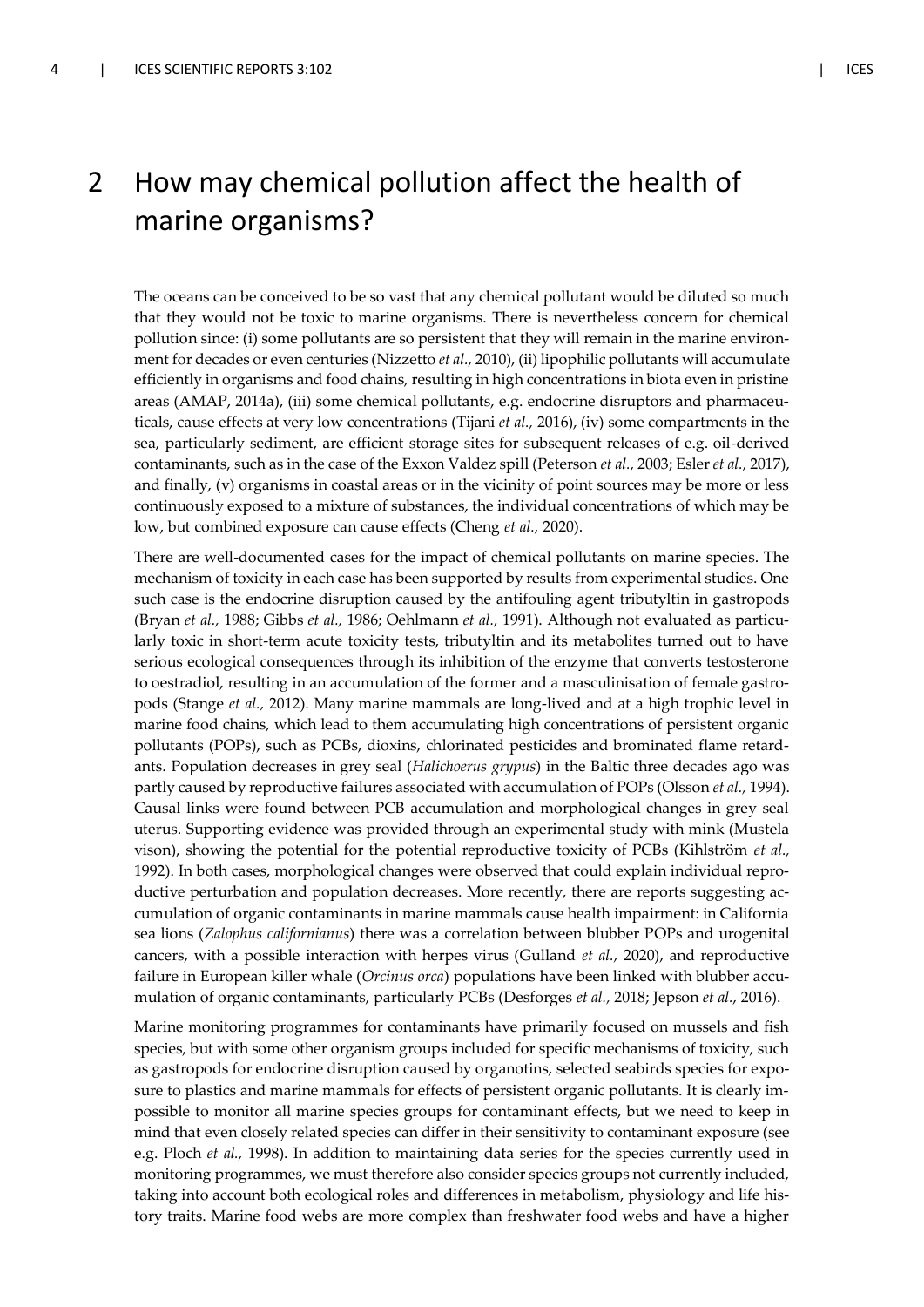number of trophic levels than both freshwater and terrestrial food webs. Marine food webs also have more omnivory at higher trophic levels (Thompson *et al.,* 2007), making it even more challenging to extrapolate between species. The realisation that we are not able to cover all taxa in marine ecosystems has contributed to an increased focus on mechanisms of toxicity, in which we acknowledge that we may not be monitoring the most sensitive species, but where the aim is to quantify the presence of chemical pollutants that singly or in combination cause potentially deleterious effects. When we e.g. monitor for estrogenicity using plasma concentrations of the egg yolk protein vitellogenin in male or juvenile fish, this is not primarily of concern for the health of that individual, but for the potential disruption the oestrogens may cause in more sensitive species or life stages, such as early life stages of fish (which can be very sensitive, see e.g. Andersen *et al.,* 2003).

Our knowledge of the toxicity of any contaminant or mixture of contaminants relies on controlled laboratory experiments. Laboratory studies have shown that the concentrations we find in coastal waters of a range of chemicals are sufficient to affect the health and fitness of marine organisms. The entire concept of effect monitoring is based on sublethal effects, the result of natural exposure to a polluted environment. Direct assessment of effects is the "gold standard" in the sense that the health of organisms in their natural habitat is evaluated. An alternative is to model the potential environmental effects using laboratory data on toxicity, i.e. environmental risk assessment. The risk assessment approach is based on population-relevant endpoints such as mortality or growth, and assume that high concentration exposure in short-term tests will be equivalent to longer term exposure at environmentally relevant concentrations. Also, confounding factors can only be taken into account in risk assessment through modelling.

As referred to above, there is a particular focus on sublethal responses that may have health consequences that can lead to population-relevant effects, which are mortality, reduced growth, reduced reproduction, disease, delayed maturation and changed behaviour. There has been a focus on identifying effects that have links to population-relevant impacts, while at the same time being specific to contaminant exposure. Taking into account the criteria described in Hylland *et al.* (2017a), biological effects methods have been evaluated and appropriate methods identified and recommended for use in marine monitoring. Most of the methods that have been used were originally selected for their specificity to contaminant exposure and response, although some methods directly address population-relevant processes such as reproduction and embryonal development in fish (Vetemaa *et al.*, 1997) and energy budget in mussels (Widdows and Johnson, 1998). The latter group of methods are however to a larger extent affected by noncontaminant factors, such as food availability and ambient oxygen levels. Many of the methods used to quantify sublethal toxicityin marine sciences over the past decades have their origins in medical sciences, and it is a strength that they can use knowledge from the extensive databases of mammalian studies. Similarities and differences between mammalian and fish models have been highlighted in studies comparing transcriptomes and identifying similar cellular pathways (Driessen *et al.,* 2015; Hoeng *et al.,* 2014).

There has been a shift over the past decades towards quantifying effects of contaminants in individuals rather than attempting to quantify population effects. One important reason for this shift has been the superior contaminant-specificity individual assessment can offer compared to population assessments, as well as its direct link to biomedical sciences and human toxicology. The extent to which different methods to quantify sublethal effects can be linked to possible population effects has been and is an important criterion for their selection for monitoring programmes (Lagadic *et al.,* 1994; Lam and Gray, 2003).

Mechanisms of toxicity with a clear potential for population impacts are carcinogenicity, genotoxicity, neurotoxicity, immunotoxicity, cardiotoxicity, endocrine disruption, reproductive toxicity and embryotoxicity. In transcriptomics studies, pathways linked to some of the above are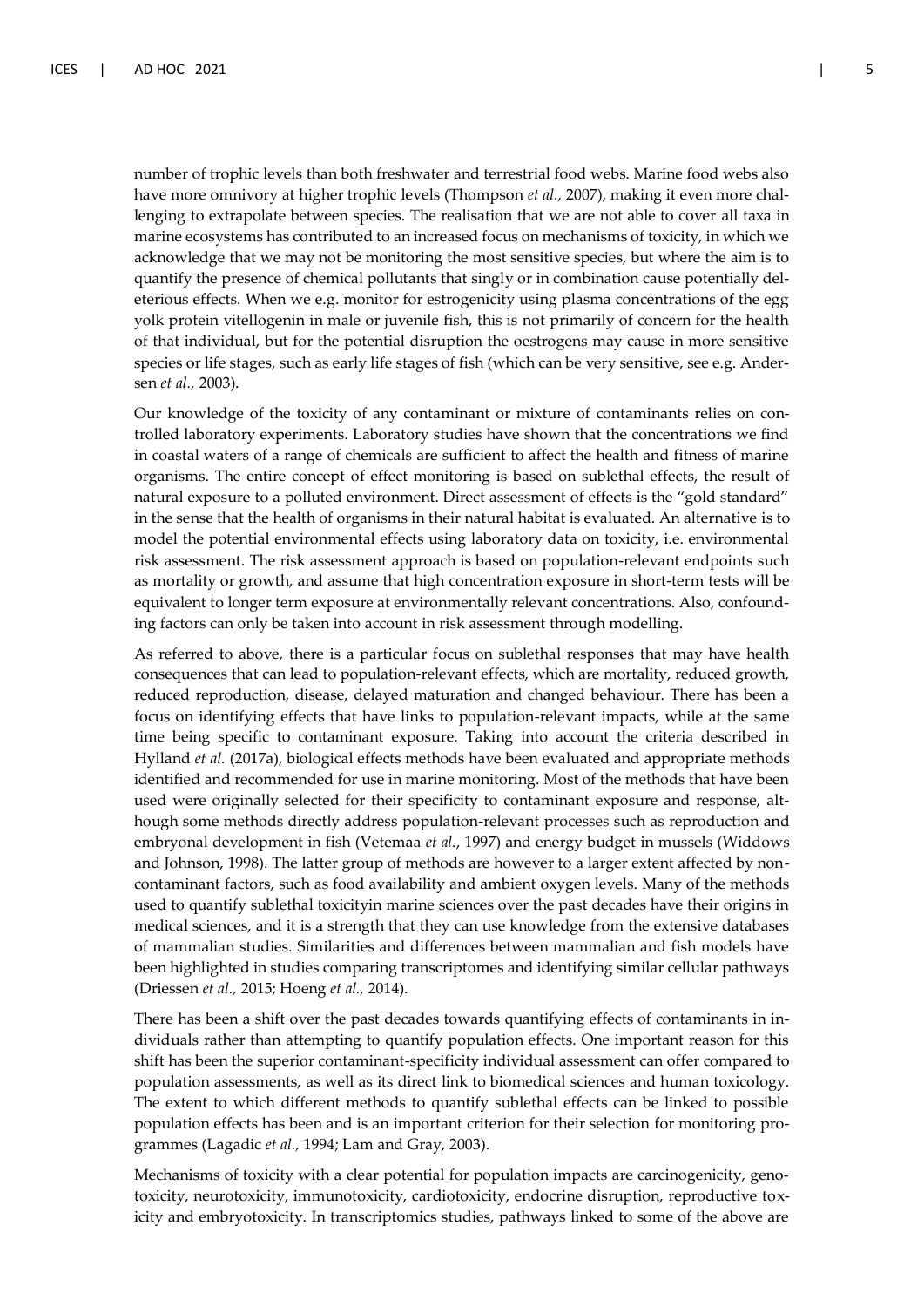nearly always identified following exposure to different contaminants, contaminant mixtures or in polluted areas (Ewald *et al.,* 2020; Nacci *et al.,* 2009). In addition, lipid metabolism pathways have been found to be modulated in many studies following exposure to contaminants (Dreier *et al.,* 2020). Transcriptomic analyses of the tissues of marine organisms exposed to contaminants also commonly identify homeostatic processes such as cell signalling and cell cycle regulation as being affected, both of which are less readily incorporated into effect monitoring. Any perturbation that affects growth, as the above effects could, does have the potential to cause population effects, since it will affect ecological position, maturation age and/or reproductive output.

Marine organisms are exposed to chemical mixtures in nature, never single substances. Some of the chemicals in such cocktails will act in concert and some will counteract the effects caused by other chemicals. One of the strengths of the approach described in this viewpoint is exactly its ability to describe the integrated response of an organism following its exposure to a mixture of chemicals. Although many of the mechanisms of toxicity discussed here are primarily triggered by specific molecules, they are by no means substance-specific. Through having knowledge of the mechanisms of toxicity above in a model species, a manager would be able to perform a welladvised assessment.

Carcinogenesis is arguably the most extensively studied mechanism of health impairment in human toxicology (Loeb and Harris, 2008). In marine ecosystems, causality from sediment exposure, through PAH metabolite accumulation in bile, to induction of biotransformation enzymes, DNA adduct accumulation and liver tumour development, was documented in a series of studies of flatfish species in Puget Sound (Johnson *et al.*, 1998; Malins *et al*., 1987; Myers *et al*., 1990, 1992, 1998; Stein *et al.,* 1993). Induced cytochrome P4501A and increased concentrations of DNA adducts or levels of DNA strand breaks are therefore considered as early indicators of possible carcinogenesis, in addition to causing other physiological perturbations.

Damage to DNA may lead to carcinogenesis, cell death and mutagenesis. DNA damage has been viewed as a serious impact in an organism due to its range of possible implications, both for the health of the individual and for possible effects on its offspring. DNA adduct accumulation has been documented following exposure to e.g. dredged sediment (Sundberg *et al.,* 2007) and oilrelated pollution, both in the Puget Sound (Krahn *et al.,* 1986; Myers *et al.,* 1990) and in the North Sea (Balk *et al.,* 2011). Europe-wide field sampling of fish as part of an international initiative also showed increased DNA damage, both as adducts and DNA strand breaks, in polluted estuaries and in an area of offshore oil activities (Hylland *et al.,* 2017c). Fish populations from several demersal species that live in and around offshore oil and gas installations in the North Sea have frequently reported elevated levels of DNA adducts above those levels found in the same species from reference areas (Brooks *et al.,* 2013; 2014; Pampanin *et al.,* 2019).

Neurotoxicity can lead to a range of health-related impacts, including changed behaviour. Neurotoxic agents are widely used in aquaculture, particularly organophosphates and pyrethroids. Sewage and agricultural run-off are other sources. It was earlier considered that neurotoxicants such as organophosphates would degrade so rapidly in marine ecosystems that their environmental effects would be minor, but more recent studies have shown that they have sufficient persistence in seawater to affect natural populations (Sidhu *et al.,* 2019). Neurotoxicity has been studied in both marine fish (Kirby *et al.,* 2000) and invertebrates (Deidda *et al.,* 2021), using cholinesterase inhibition as a biomarker. AChE inhibition has been identified as a dominant mechanism of aquatic neurotoxicity (Busch *et al.,* 2019). In addition to direct toxicity through causing reduced swimming activity, disorientation or other behavioural changes, there is limited understanding of the extent to which neurotoxic agents modulate other types of behaviour in wildlife, although this has been well documented for humans. A particularly serious mechanism which is known from human health studies, but not investigated for marine organisms, is developmental neurotoxicity (cf. Grandjean and Landrigan, 2014). The relevance of neurotoxicity as a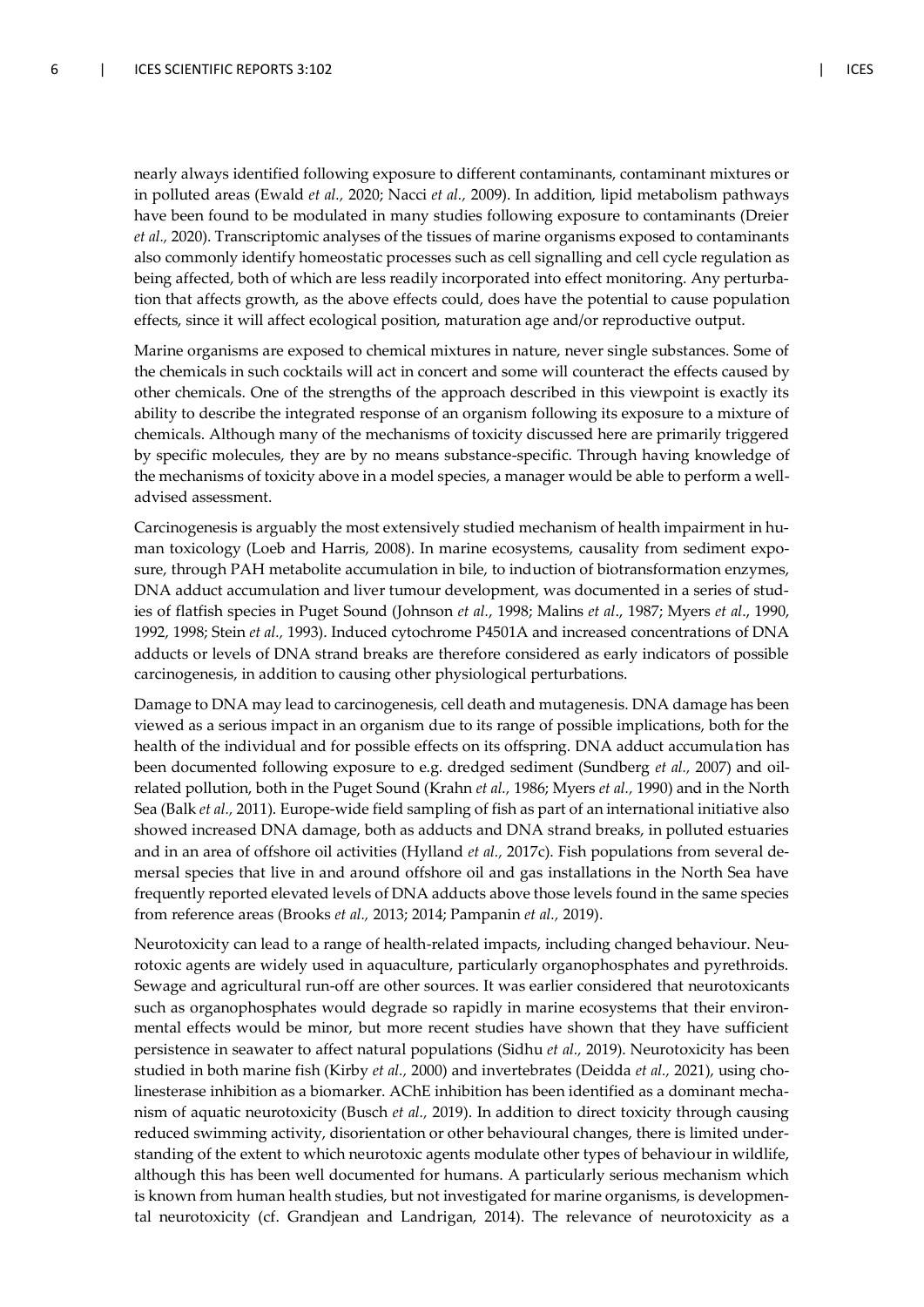predictor for population impacts, including delayed neurotoxicity, is comprehensively discussed in Legradi *et al.* (2018). AMAP reviews have shown that mercury concentrations in top predators such as polar bears and man are sufficiently high to have a potential to cause neurotoxicity (AMAP, 2004b) and human toxicological studies has shown that prenatal mercury exposure can lead to learning disability in children (Debes *et al.,* 2016).

Increased susceptibility to disease can directly affect survival in marine organisms, and there is therefore clearly important to identify mechanisms that are involved. The immune systems of both vertebrates and invertebrates are complex and comprise to different extents specific and non-specific components. There has been a focus on non-specific responses in environmental toxicology although increased disease susceptibility, which will include both, is the main concern (Martinez-Gomez and Vethaak, 2019; Rehberger *et al.,* 2017). Yang *et al*. (2020) recently reviewed immune responses in fish as a result of exposure to pesticides. Their work shows the complexity of immune system responses, in that some components may be inhibited whereas other responses are induced. Other studies showing effects on immune parameters in fish include Gao *et al.* (2020), Mauri *et al.* (2011), Perez-Casanova *et al.* (2010) and Sueiro *et al.* (2020). Relevant methods were reviewed in Segner *et al*. (2012), but there is still a lack of robust methods by which to assess immune effects in marine fish populations.

Following the Exxon Valdez and Deepwater Horizon spills, cardiotoxicity has been observed in different species of oil-exposed fish, particularly evident for developmental stages (Incardona *et al.,* 2005). The results show that exposure to crude oil or PAHs may affect the morphology of the heart, reducing its output and hence reducing aerobic capacity, even in adult fish (Hicken *et al.,* 2011). The mechanism appears to be effects on calcium cycling, which disrupts excitation-contraction coupling in cardiomyocytes (Brette *et al.,* 2014). This is a subject of some concern, as PAHs are ubiquitous in marine ecosystems, not only in areas exposed to oil spills. In the above studies, cardiotoxicity was observed at concentrations that are also found elsewhere in marine ecosystems, particularly in coastal waters and near oil production and refining facilities. A range of other chemical pollutants have recently been shown to have the potential to cause cardiotoxicity (Meador, 2021).

Endocrine disruption is a very wide concept that includes a range of mechanisms of toxicity and an even larger range of substances. The main focus in environmental science has been on reproduction-related steroids: oestrogens (Sumpter and Jobling, 1995), androgens (Ankley *et al.*, 2020) and thyroid hormones (Knapen *et al.,* 2020). There is convincing evidence that different freshwater fish populations throughout Europe are feminised, but less data is available for marine populations. Scott *et al.* (2006) showed increased vitellogenin in male cod from an urban fjord as compared to a pristine reference, and early studies on flounder suggested there could be largescale effects of oestrogens on flounder along UK coasts (Allen *et al.,* 1999). As discussed above, the main concern is elevated concentrations of oestrogens in the water, not necessarily increased vitellogenin in male fish plasma. Further motivation for monitoring effects of sex steroids come from observations that exposure to environmentally relevant concentrations of alkylphenols, widespread chemicals also found in oil-related effluents, affect the timing of gonad maturation (Holth *et al.*, 2010; Meier *et al.*, 2011). Thyroid hormones have different functions, depending on life stage and species (Eales, 2019) and there is limited understanding of how contaminants affect this vital endocrine regulatory pathway in different fish species.

A reduction in reproductive output is critical for any population. As described above, POP accumulation has been implied in observed reproductive dysfunction in marine mammals, one of the most recent examples being killer whales in Europe (Jepson *et al.,* 2016). Reproductive output is presumably not the best marker for contaminant effects, simply because it will be affected by so many other factors. Nevertheless, a model has been developed in northern Europe using the live-bearing eelpout (*Zoarces viviparus*), for which it is possible to perform specific analyses on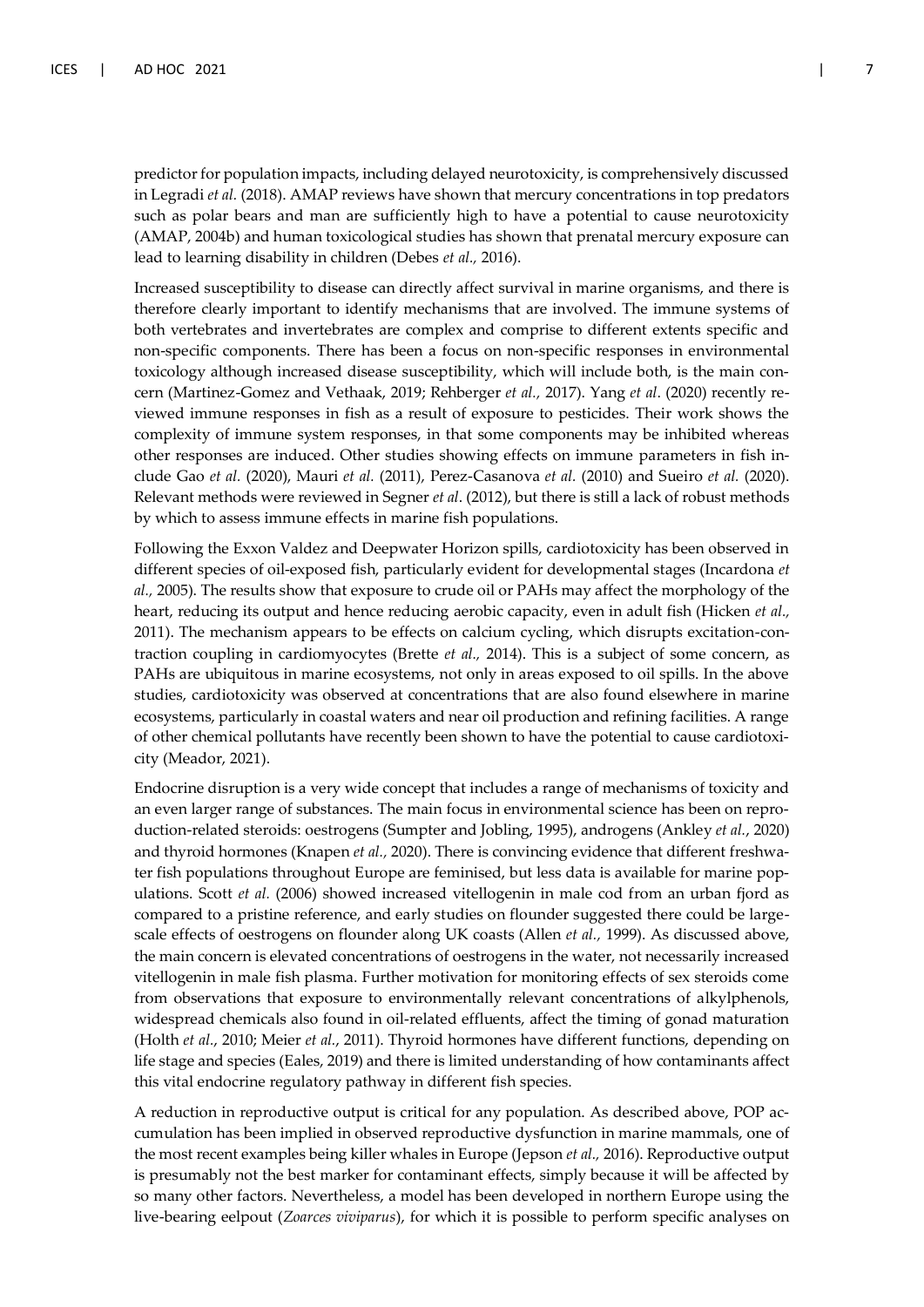all larvae from one female (Korsgaard *et al.,* 1985). In one study using this model species, exposure to pulp and paper mill effluents were found to lead to changes in the sex ratio of larvae developing within exposed females (Larsson and Förlin, 2002).

Embryos and larvae are generally thought to be sensitive life stages and may be exposed to contaminants both through the yolk and surrounding water, and eventually their diet. A monitoring programme for fish embryos was implemented by Germany for the southern North Sea in the 1980s. Correlations were found between an increased frequency of embryonal aberrations in different marine fish species and contaminants in the southern North Sea (Dethlefsen *et al.,* 1996; von Westernhagen *et al.*,1988). In addition, recent studies have shown that embryos of some species such as haddock (*Melanogrammus aeglefinus*) are particularly sensitive to oil pollution since they have "stickier" eggs than closely related species (Sørhus *et al.,* 2015). Early life stages of both marine fish and invertebrates are used in toxicity tests for chemical risk assessment and there is a plethora of studies showing effects from a wide range of contaminants.

There are practical and logistical reasons why there is limited data on how and whether sublethal contaminant-related responses in marine organisms eventually lead to changes in populations, simply because dead or diseased fish will generally not be sampled. Carcinogenicity has been included in this viewpoint because of the importance of this mechanism in human toxicology and evidence of tumour formation. Diseases in marine organisms clearly have consequences for populations and their susceptibility disease will be affected by immune suppression, although direct links between contaminant-related immune suppression and disease are not clear (but see Rehberger *et al.,* 2017). Recent exposure studies with marine fish species have highlighted the importance of lipid metabolism, supporting earlier studies showing changes in lipid composition following exposure to contaminants (cf. Dreier *et al*., 2021#). Reproductive and developmental toxicity measure population-relevant endpoints directly. Links between the other mechanisms of toxicity and population-relevant endpoints are shown below (Table 1).

| <b>Mechanism</b><br>of toxicity | Organism(s)                                                                      | Pollutant(s)                                                    | <b>Population-relevant endpoint</b>                                             | Literature refer-<br>ence                                                              |
|---------------------------------|----------------------------------------------------------------------------------|-----------------------------------------------------------------|---------------------------------------------------------------------------------|----------------------------------------------------------------------------------------|
| carcinogenic-<br>ity            | English sole (Pleuronectes<br>vetulus)<br>sea lion (Zalophus califor-<br>nianus) | environmental:<br><b>PAHs</b><br>environmental:<br><b>POPS</b>  | tumour formation                                                                | Myers et al., 2003<br>Gulland et al.,<br>2020                                          |
| genotoxicity                    | nematode, polychaete<br>sea urchin larvae<br>brine shrimp                        | radiation, phenols<br>oil<br>ethylmethane sul-<br>phonate (EMS) | reduced reproductive output<br>development<br>growth, survival, reproduction    | Anderson and<br>Wild, 1994<br>Anderson et al.,<br>1994<br>Sukumaran and<br>Grant, 2013 |
| neurotoxicity                   | protists, invertebrates,<br>fish                                                 | pesticides                                                      | developmental; ecologically<br>relevant change in behaviour                     | Legradi et al.<br>(2018)                                                               |
| immunotoxi-<br>city             | fish species                                                                     | EDCs, pesticides,<br>metals                                     | immune suppression                                                              | Rehberger et al.,<br>2017                                                              |
| cardiotoxicity                  | Pacific herring (Clupea<br>pallasi), pink salmon (On-<br>corynchus gorbuscha)    | crude oil                                                       | perturbed development, re-<br>duced cardiac output, reduced<br>swimming ability | Incardona et al.,<br>2015                                                              |

**Table 1. Cases to illustrate the relationship between mechanisms of toxicity and population-relevant endpoints.**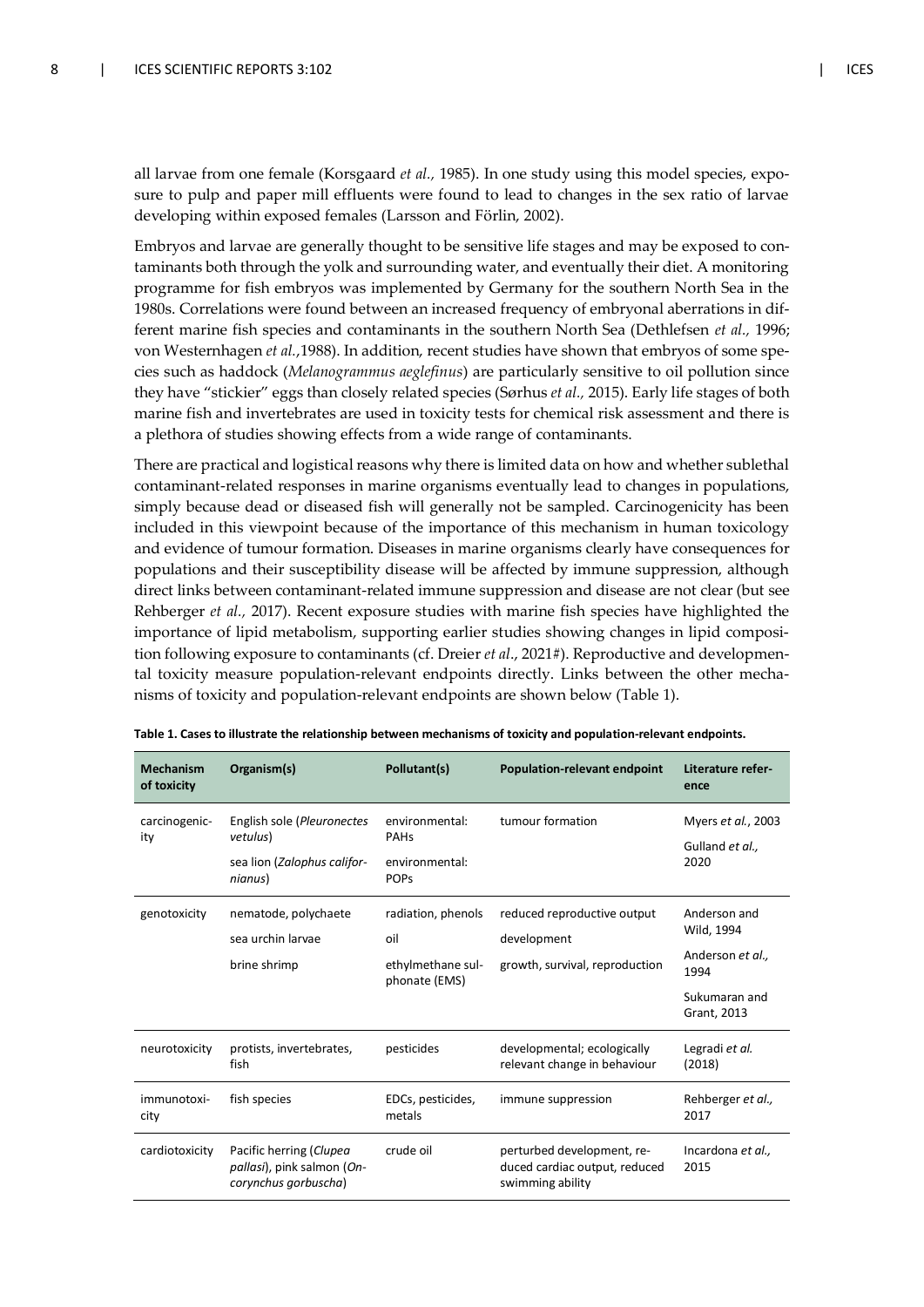| <b>Mechanism</b><br>of toxicity | Organism(s)                                                                               | Pollutant(s)                                                                        | <b>Population-relevant endpoint</b>                                                                  | Literature refer-<br>ence                                                      |
|---------------------------------|-------------------------------------------------------------------------------------------|-------------------------------------------------------------------------------------|------------------------------------------------------------------------------------------------------|--------------------------------------------------------------------------------|
| endocrine<br>disruption         | zebrafish (Danio rerio)<br>roach (Rutilus rutilus)<br>gastropod (Ocinebrina<br>aciculata) | oestrogens, an-<br>drogens<br>environmental: ur-<br>ban<br>antifouling agent<br>твт | changed sex ratio<br>reduced reproductive output<br>sterilisation of females, re-<br>duced popuation | Holbech et al.,<br>2006<br>Jobling et al.,<br>2002<br>Oehlmann et al.,<br>1996 |

From the above, it will be clear that contaminants can cause health effects in marine species at different trophic levels and that some mechanisms of toxicity are more relevant than others if effects are to be interpreted at a population level. Such implications can only be performed through modelling, but there are clear limitations as to what the most widely used models can use as input. Mechanisms of toxicity that can be used in population models more or less directly are developmental toxicity (mortality), reproductive toxicity (reproductive output), cardiotoxicity (growth, mortality), neurotoxicity (mortality) and endocrine disruption (maturation, reproductive behaviour and reproductive output). Carcinogenicity and immunotoxicity will need another layer of physiological modelling before responses can be extrapolated to reduced growth, increased mortality or reduced reproductive output.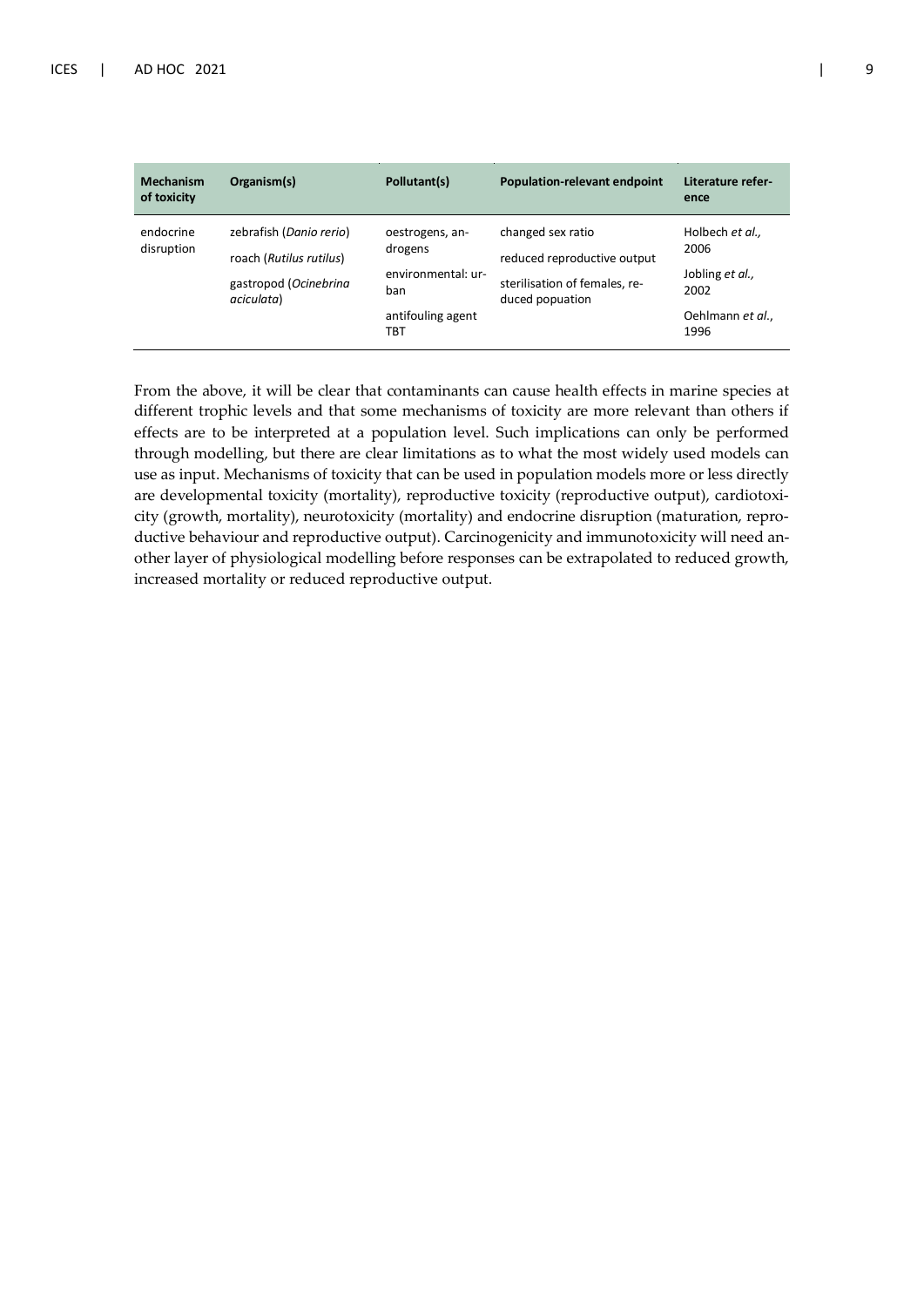### 3 How may existing knowledge be used to develop new monitoring methods?

Over the past three decades there has been vital communication between science and management on what is needed for biological effects methods for them to be useful in contaminant monitoring. The result was a list of biological effects methods that can be recommended for monitoring (ICES SGIMC, 2011) and a framework for using the methods in a holistic manner to provide an overall assessment for contaminant impacts (Vethaak *et al.*, 2017). The existing list of recommended biological effects methods for fish include biomarkers for genotoxicity, carcinogenesis (including histology), neurotoxicity, metal toxicity, endocrine disruption (estrogenicity), reproductive toxicity and membrane disruption. The methods for invertebrates lack markers for carcinogenesis and differ for mechanisms of toxicity, but otherwise target the same processes as for fish. Scientific progress over the last decades has contributed to identifying novel mechanisms of toxicity, such as cardiotoxicity, that require the development of methods suitable for monitoring programmes. In addition, there is a lack of robust markers for immunotoxicity.

Method requirements should form a basis for selection of effect methods in the future. In addition to the requirements outlined in Hylland *et al.* (2017a), there is a need for mechanisms for technology transfer and training, as well as a field-derived dataset for each method and relevant species involving institutions from more than one country.

Once a relevant method has been identified, there is still a need to ensure that all laboratories performing the analyses will get the same result for the same sample. This requires quality assurance protocols and intercalibration exercises. For biological effects analyses, both were initiated under the umbrella of the Biological Effects Quality Assurance in Monitoring Programmes (BEQUALM). The programme was designed to provide quality assurance (QA) for all recommended biological effects techniques and is required to ensure laboratories generate high-quality and comparable data in national monitoring programmes.

The next step is to develop assessment criteria, both to allow integration of results for different markers and comparison between different species for each marker (see Hylland *et al.,* 2017b, Robinson *et al.,* 2017). Assessment criteria have been determined for the recommended methods using available data for different species (ICES SGIMC, 2011). This process has been developed over more than two decades, and the mechanisms and know-how are now available in European institutions to be applied to new methods.

There is currently a rapid development of methods for contaminant effect responses that provide large amounts of data for each individual, primarily the transcriptome, proteome and metabolome. In addition, there is an increasing understanding that exposure to contaminants can affect epigenetic regulation of genes, with a potential for transfer to offspring. As referred to in the previous section, data from transcriptome analyses has shown that specific pathways are particularly affected by exposure to different classes of contaminants. While it is important to remember that transcriptomes are transient, with a half-life of hours or at most a few days, and although its relevance in field monitoring is under discussion, such data can clearly be useful in providing information about mechanisms of toxicity as well as pinpointing candidates for new effect monitoring methods (cf. Ankley *et al.*, 2010). Transcriptome and proteome analyses have in many cases pinpointed existing effect methods, supporting existing strategies, but in addition other pathways for which there is limited data and no directly applicable biomarker. As discussed above, such methods need to be specific to exposure to contaminants, and the process of developing new methods should target candidates that have links to population impacts as well as fulfilling the criteria described in Hylland *et al.* (2017a).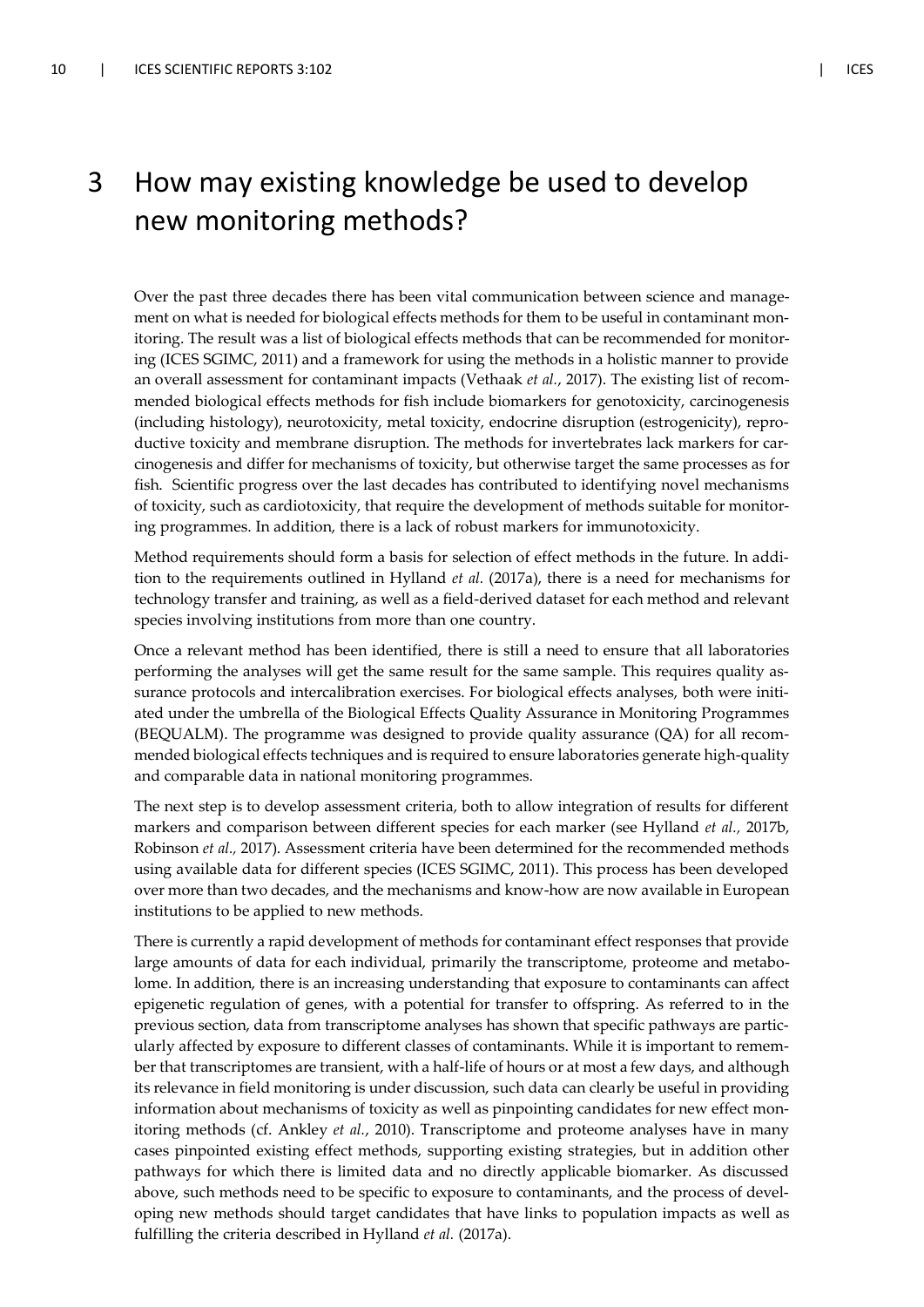The last couple of decades have seen the development of frameworks to develop formalised pathways for different mechanisms of toxicity leading to serious health impairment, termed "adverse outcome pathways" (AOPs; Ankley and Edwards, 2018). The concept of AOP is to include quantifiable events in a sequence, potentially leading to an adverse effect. The data currently available in marine monitoring programmes will not cover a sufficient number of nodes of an AOP for a complete analysis, but the concept clearly has merit for future consideration in marine monitoring, particularly if 'omics data are implemented. A comprehensive overview of both AOPs that have been reviewed and those that are under development can be found at [http://www.aopwiki.org.](http://www.aopwiki.org/)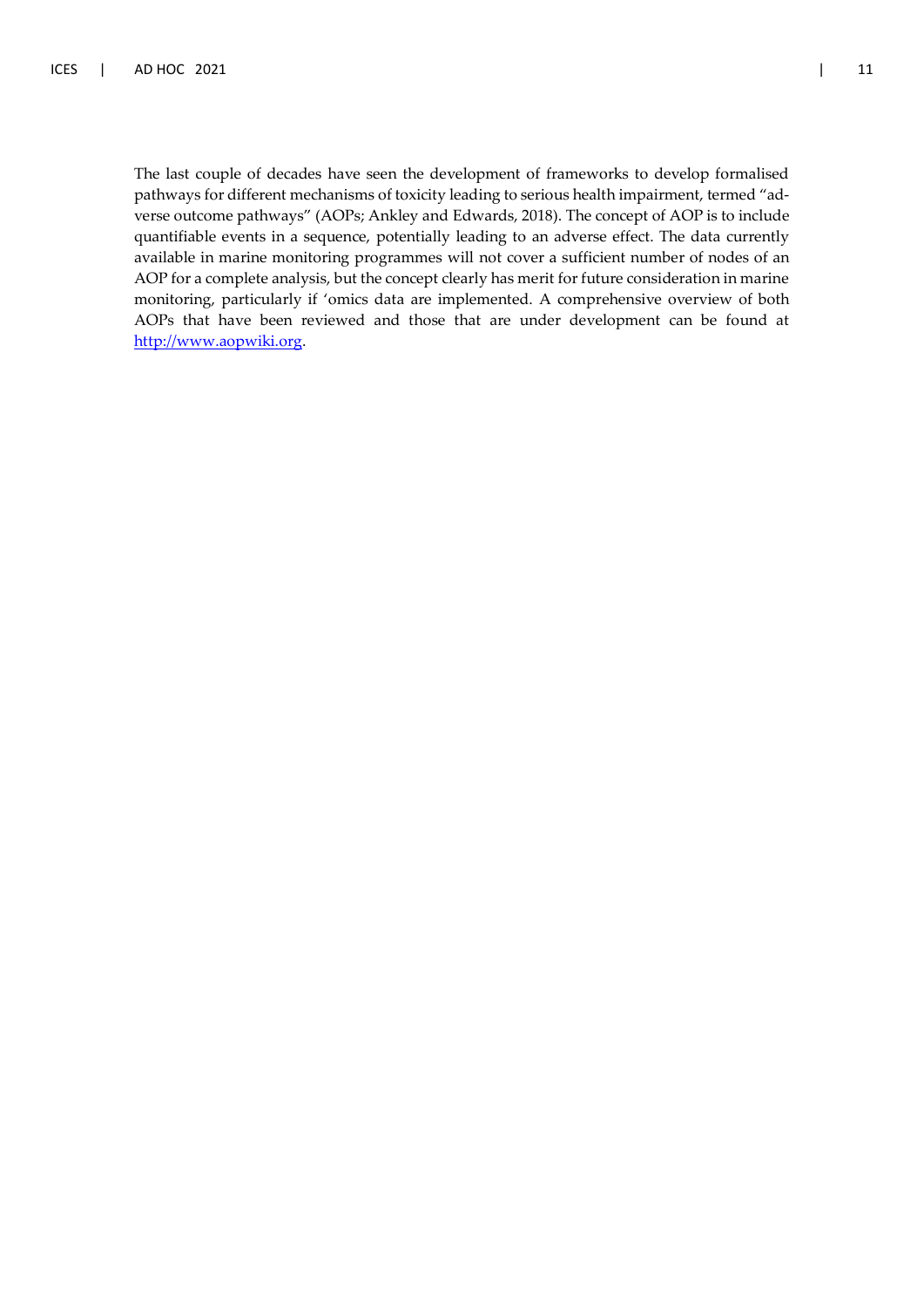## 4 What actions can be recommended, based on the evidence of biological effects, to regulate/manage chemical pollution in the marine environment?

Society needs to know the extent to which chemicals affect the oceans and marine organisms. Studies on effects have shown that legacy contaminants such as PCBs can have dramatic consequences for the reproduction of species high in food chains, such as seals and long-lived toothed whales. The experience with tributyltin, in which effects of the chemical were discovered in field studies, rather than following regulatory testing, showed that such testing does not necessarily provide all the answers that are needed to protect the marine environment. As mentioned above, effect-based monitoring has also been successful in demonstrating that low-level contamination by oil-related PAHs may affect fish populations, e.g. in Puget Sound (Johnson *et al.,* 1998), following the Exxon Valdez spill (Incardona *et al.,* 2013; Marty *et al.,* 2003) as well as in high production areas in the North Sea (Balk *et al.*, 2011).

Monitoring methods must be kept updated to reflect scientific progress, including our understanding of how sublethal effects relate to individual health and populations. There should be a particular focus on how to implement and assess input from data-intensive analytical strategies, such as metabolomics, proteomics and transcriptomics.

As mentioned above, there is a requirement that biological effect methods must be able to separate between exposure to contaminants and other environmental processes. The value of all methods can be improved for environmental management purposes with in-depth knowledge of confounding factors and the baseline response in an unpolluted environment. High-quality data for baseline responses and expected increases under contaminant stress will make it possible to compare responses between different species (cf. Hylland *et al.*, 2017b).

Quality assurance programmes must be implemented and kept active to ensure comparability of results from different laboratories, geographical regions and from surveys performed at different times. Time-series should be established to identify and quantify environmental changes in marine ecosystems.

Contaminant inputs is one of many stressors in marine ecosystems. The strategy recommended in this viewpoint will make it possible to identify the contribution by contaminants in marine ecosystems, but will also increase our understanding of mixed stressor responses in general.

The all-important question is whether current regulatory frameworks for chemicals provides sufficient protection for marine ecosystems and whether in situ monitoring for effects in the sea can provide the additional required knowledge, including species differences, interactions with other environmental factors, effects of mixture toxicity and other stressors. The framework developed under ICES SGIMC (ICES SGIMC, 2011; Vethaak *et al.*, 2017) showed clear promise in being able to assess and compare contaminant effects in coastal and offshore areas of Europe in the large-scale research programme ICON, from the Mediterranean in the south to Iceland in the north (Hylland *et al.*, 2017a, b). There is a need to include new methods as well as refining assessment values and links between responses, but the developed framework was robust and could easily be expanded.

The following is recommended for national and international monitoring programmes.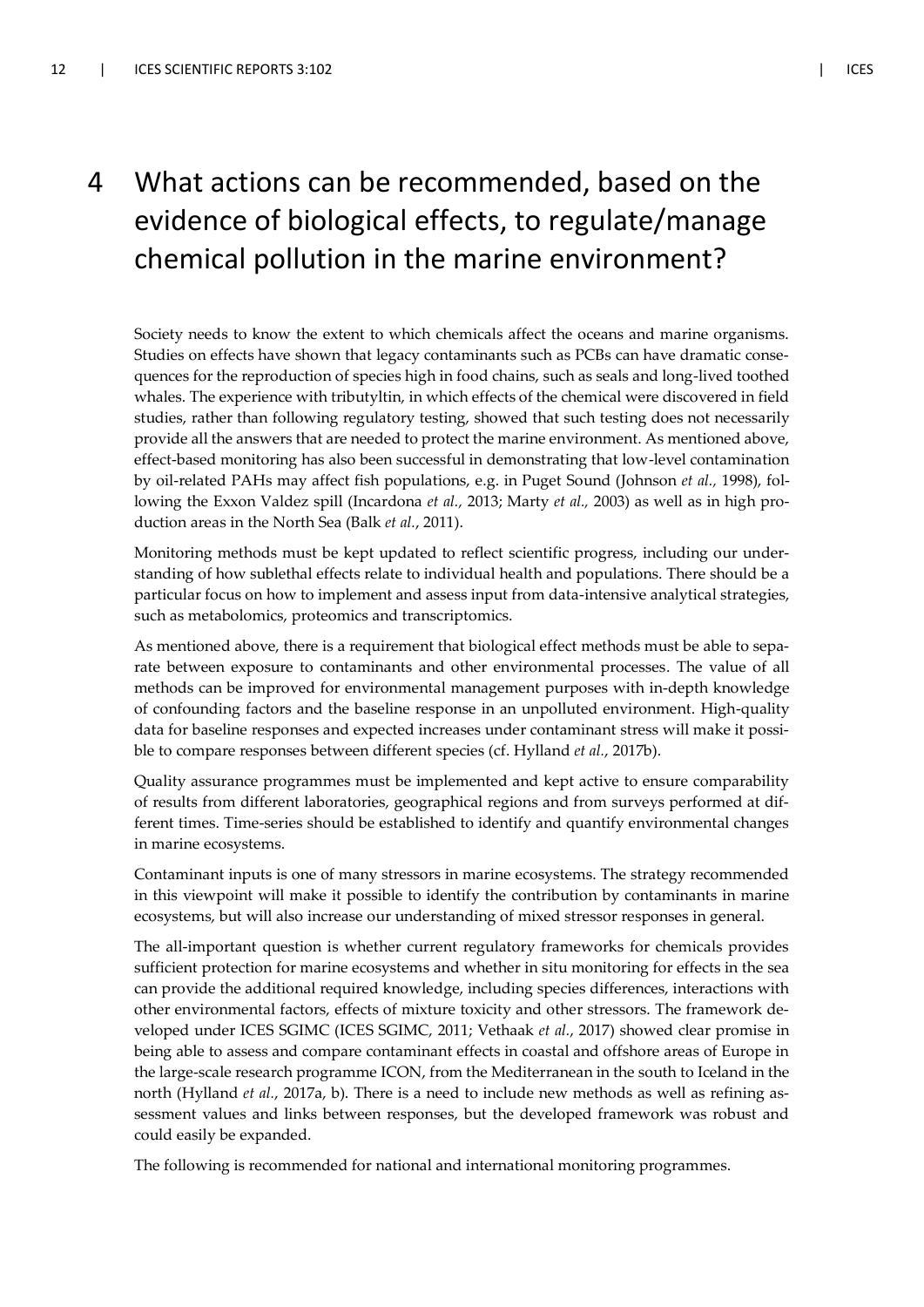- 1. Full adoption of the 'biological effects methods' monitoring approach within the integrated chemical-biological monitoring and assessment framework for accurate and realistic assessment of chemical pollution and its impacts, including the effects of chemical mixtures.
- 2. Inclusion of robust monitoring methods that quantify the most important toxicity mechanisms: carcinogenicity, genotoxicity, neurotoxicity, immunotoxicity, cardiotoxicity, and endocrine disruption.
- 3. Develop and implement quality assurance programs and intercalibration exercises to ensure comparability of data between laboratories, and to promote free accessibility of data.
- 4. Continue to bring in new evidence of biological effects of chemical pollution into national and international regulatory frameworks.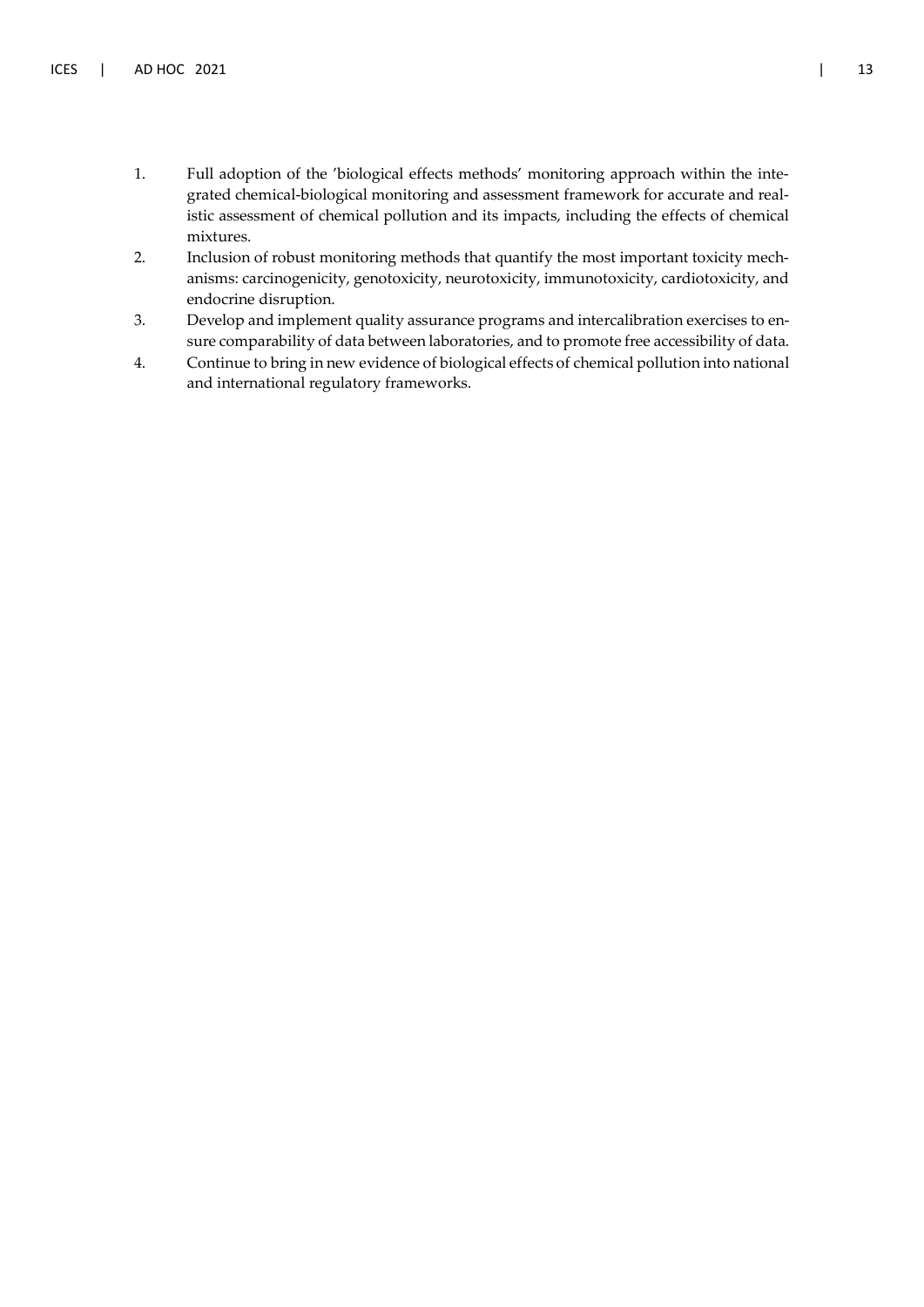### 5 Conclusions

Effects of contaminants on marine organisms can only be accurately assessed through sampling and analysis of organisms from natural populations. We will not be able to detect impacts on all species in the sea and it is important to identify and use sensitive species in monitoring and to investigate selected mechanisms of toxicity. New substances, for which there are no or limited effects data, are continuously being introduced into the oceans and their toxicity in marine ecosystems must be assessed. A combination of biological effects methods should be used to provide a holistic assessment. There is a need for continuous development of methods to understand effects of contaminants in marine ecosystems. Previous experience will be critical in identifying and implementing appropriate methods, as well as including them in a holistic framework.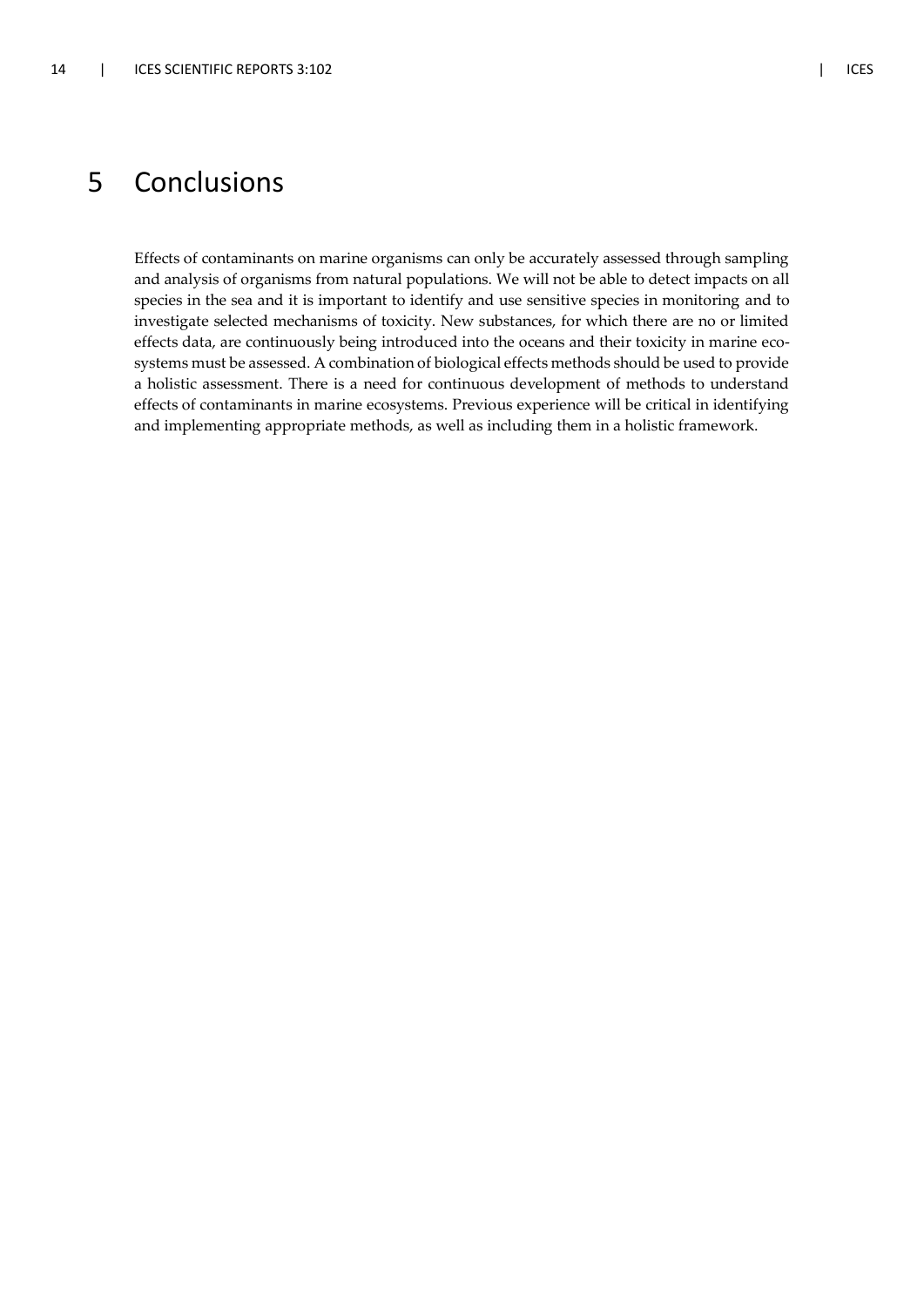### Acknowledgements

The authors would like to acknowledge members of the ICES working group for biological effects of contaminants (WGBEC) for fruitful discussions over the past 20 years. In addition, we are indebted to ICES ADG chair Henn Ojaveer and members Kiyomi Ferguson, Kari Lehtonen, Jasmine Nahrgang, and Paula Sanchez for their assistance in focusing this viewpoint.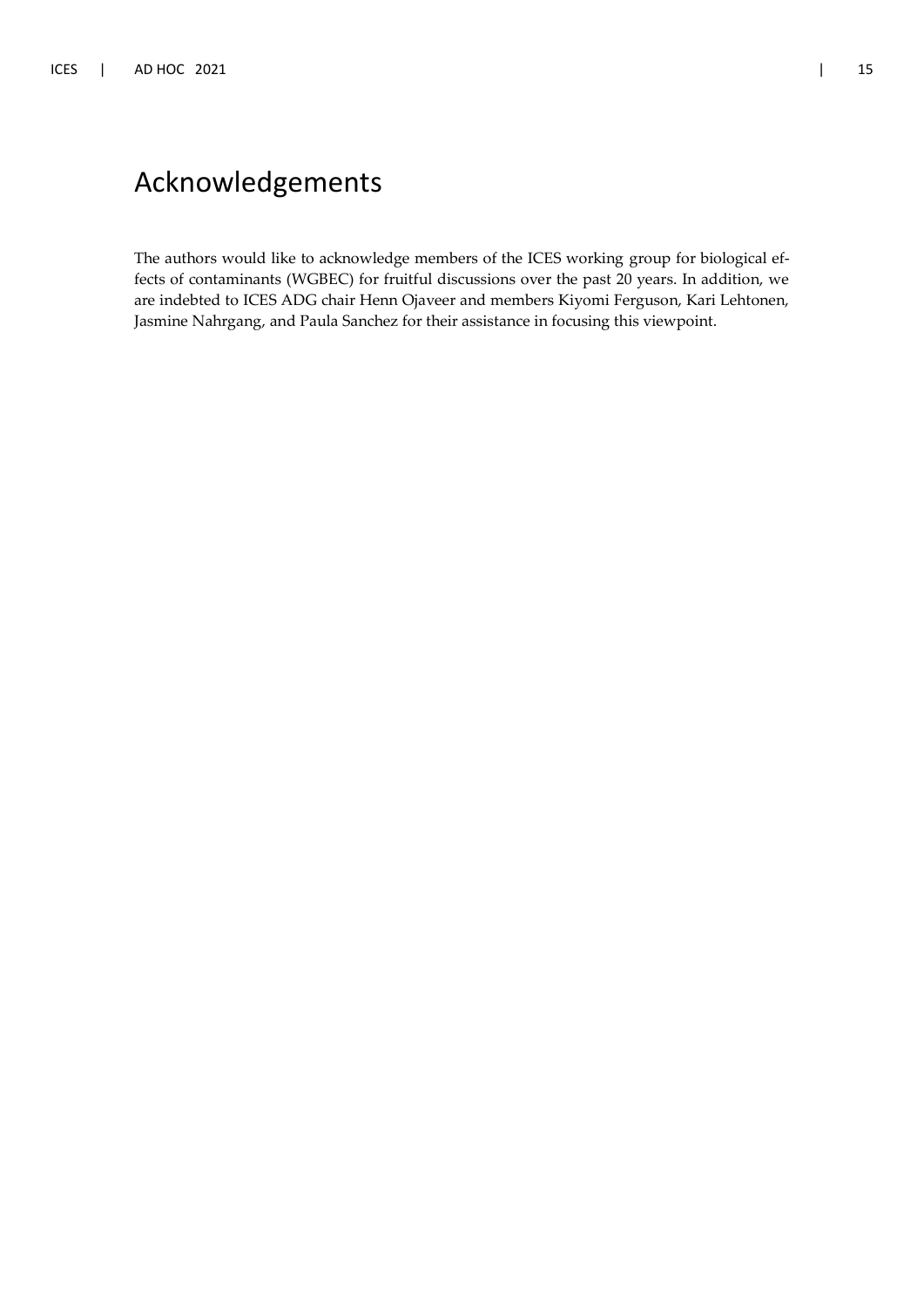### References

- Allen, Y., Scott, A.P., Matthiessen, P., Haworth, S., Thain, J.E., Feist, S. 1999. Survey of estrogenic activity in United Kingdom estuarine and coastal waters and its effects on gonadal development of the flounder *Platichthys flesus*. Environmental Toxicology and Chemistry 18, 1791–1800.
- AMAP, 2004a. AMAP Assessment 2002: Persistent Organic Pollutants in the Arctic. Arctic Monitoring and Assessment Programme (AMAP), Oslo, Norway. 310 p.
- AMAP, 2004b. Persistent Toxic Substances, Food Security and Indigenous Peoples of the Russian North. Final Report. Arctic Monitoring and Assessment Programme (AMAP), Oslo, Norway. 192 p.
- Amlund, H., Ingebrigtsen, K., Hylland, K., Ruus, A., Eriksen, D.Ø., Berntssen, M.H.G. 2006. Disposition of arsenobetaine in two marine fish species following administration of a single oral dose of [14C] arsenobetaine. Comparative Biochemistry and Physiology Part C: Toxicology & Pharmacology 143, 171– 178.
- Andersen, L., Holbech, H. 2003. Effects of exposure to 17a-ethinylestradiol during early development on sexual differentiation and induction of vitellogenin in zebrafish (Danio rerio). Comparative Biochemistry And Physiology 134C, 365–374.
- Anderson, S.L., Hose, J.E., Knezovich, J.P. 1994. Genotoxic and developmental effects in sea urchins are sensitive indicators of effects of genotoxic chemicals. Environmental Toxicology and Chemistry, 13, 1033-1041.
- Anderson, S. L., Wild, G. C., 1994. Linking genotoxic responses and reproductive success in ecotoxicology. Environmental Health Perspectives, 102 (suppl 12), 9-12.
- Ankley, G. T., Bennett, R. S., Erickson, R. J., Hoff, D. J., Hornung, M. W., Johnson, R. D., Mount, *et al.* 2010. Adverse outcome pathways: a conceptual framework to support ecotoxicology research and risk assessment. Environmental Toxicology and Chemistry, 29, 730-741.
- Ankley, G.T., Blackwell, B.R., Cavallin, J.E., Doering, J.A., Feifarek, D.J., Jensen, K.M., Kahl, M.D., *et al*. 2020. Adverse Outcome Pathway Network–Based Assessment of the Interactive Effects of an Androgen Receptor Agonist and an Aromatase Inhibitor on Fish Endocrine Function. Environmental Toxicology and Chemistry 39, 913–922.
- Ankley, G.T., Edwards, S.W., 2018. The adverse outcome pathway: a multifaceted framework supporting 21st century toxicology. Current Opinion in Toxicology 9, 1–7.
- Aristizabal-Henao, J., Ahmadireskety, A., Griffin, E., Ferreira Da Silva, B., Bowden, J. 2020. Lipidomics and environmental toxicology: Recent trends. Current Opinion in Environmental Science & Health, 15, 26– 31.
- Arpin-Pont, L., Bueno, M.J.M., Gomez, E., Fenet, H., 2016. Occurrence of PPCPs in the marine environment: a review. Environmental Science & Pollution Research 23, 4978–4991.
- Balk, L., Hylland, K., Hansson, T., Berntssen, M.H., Beyer, J., Jonsson, G., Melbye, A., *et al*. 2011. Biomarkers in natural fish populations indicate adverse biological effects of offshore oil production. PLoS One 6, e19735.
- Bayona, J. M., Albaigés, J. 2006. Sources and fate of organic contaminants in the marine environment. In Marine organic matter: biomarkers, isotopes and DNA (pp. 323-370). Springer, Berlin, Heidelberg.
- Brette, F., Machado, B., Cros, C., Incardona, J.P., Scholz, N.L., Block, B.A., 2014. Crude oil impairs cardiac excitation-contraction coupling in fish, Science 343, 772–776.
- Bryan, G.W., Gibbs, P.E., Burt, G.R., 1988. A comparison of the effectiveness of tri-n-butyltin chloride and five other organotin compounds in promoting the development of imposex in the dog-whelk, *Nucella lapillus*, Journal of the Marine Biological Association of the United Kingdom, 68, 733–744.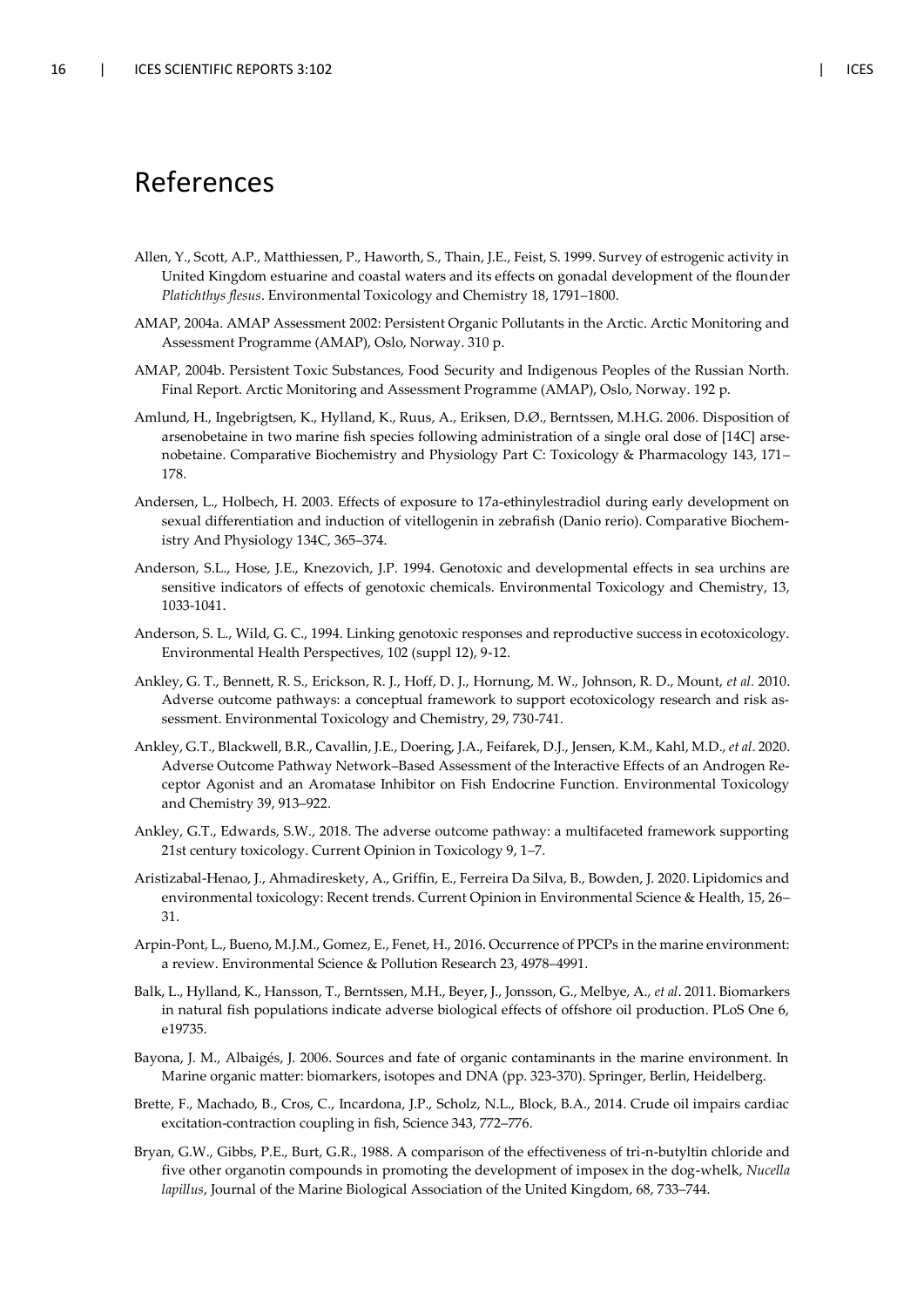- Brooks, S.J., Pampanin, D.M., Harman, C.P., Dunaevskava, E. 2013. The Water Column Monitoring Programme 2013: Determining the biological effects of two offshore platforms on local fish populations, NIVA report 6595- 2013, 62 p.
- Brooks, S.J., Pampanin, D.M., Harman, C.P., Grung, M. 2015. Water column monitoring 2014. Determining the biological effects of an offshore platform on local fish populations. NIVA report 6735-2014, 75 p.
- Busch, W., Schmidt, S., Kühne, R., Schulze, T., Krauss, M., Altenburger, R. 2016. Micropollutants in European rivers: a mode of action survey to support the development of effect-based tools for water monitoring. Environmental Toxicology and Chemistry 35, 1887–1899.
- Carls, M.G., Holland, L., Larsen, M., Collier, T.K., Scholz, N.L., Incardona, J.P., 2008. Fish embryos are damaged by dissolved PAHs, not oil particles. Aquatic Toxicology 88, 121–127.
- Chen, C., Amirbahman, A., Fisher, N., Harding, G., Lamborg, C., Nacci, D., Taylor, D. 2008. Methylmercury in marine ecosystems: spatial patterns and processes of production, bioaccumulation, and biomagnification, EcoHealth, 5, 399-408.
- Cheng, F., Li, H., Brooks, B.W., You, J., 2020. Retrospective Risk Assessment of Chemical Mixtures in the Big Data Era: An Alternative Classification Strategy to Integrate Chemical and Toxicological Data. Environmental Science & Technology 54, 5925–5927.
- Conder, J. M., Hoke, R. A., Wolf, W. D., Russell, M. H., Buck, R. C. 2008. Are PFCAs bioaccumulative? A critical review and comparison with regulatory criteria and persistent lipophilic compounds, Environmental Science & Technology, 42, 995-1003.
- De Laender, F., Van Oevelen, D., Middelburg, J.J., Soetaert, K., 2010. Uncertainties in ecological, chemical and physiological parameters of a bioaccumulation model: Implications for internal concentrations and tissue based risk quotients, Ecotoxicology and Environmental Safety, 73, 240–246.
- Debes, F., Weihe, P., Grandjean, P., 2016. Cognitive deficits at age 22 years associated with prenatal exposure to methylmercury, Cortex, 74, 358–369.
- Deidda, I., Russo, R., Bonaventura, R., Costa, C., Zito, F., Lampiasi, N., 2021. Neurotoxicity in Marine Invertebrates: An Update. Biology 10, 161.
- Depledge, M. H., Galloway, T. S. 2005. Healthy animals, healthy ecosystems. Frontiers in Ecology and the Environment, 3, 251-258.
- Desforges, J. P., Hall, A., McConnell, B., Rosing-Asvid, A., Barber, J. L., Brownlow, A., De Guise, S., *et al*. 2018. Predicting global killer whale population collapse from PCB pollution. Science, 361, 1373-1376.
- Dethlefsen, V., von Westernhagen, H., Cameron, P. 1996. Malformations in North Sea pelagic fish embryos during the period 1984-1995. ICES Journal of Marine Science 53, 1024–1035.
- Dreier, D.A., Bowden, J.A., Aristizabal-Henao, J.J., Denslow, N.D., Martyniuk, C.J., 2020 Ecotoxico-lipidomics: An emerging concept to understand chemical-metabolic relationships in comparative fish models, Comparative Biochemistry and Physiology Part D: Genomics and Proteomics, 36, 100742.
- Driessen, M., Vitins, A.P., Pennings, J.L.A., Kienhuis, A.S., Water, B. van de, van der Ven, L.T.M. 2015. A transcriptomics-based hepatotoxicity comparison between the zebrafish embryo and established human and rodent in vitro and in vivo models using cyclosporine A, amiodarone and acetaminophen. Toxicology Letters 232, 403–412.
- Eales, J.G. 2019. The relationship between ingested thyroid hormones, thyroid homeostasis and iodine metabolism in humans and teleost fish. General and Comparative Endocrinology 280, 62–72.
- Esler, D., Ballachey, B.E., Bowen, L., Miles, A.K., Dickson, R.D., Henderson, J.D. 2017. Cessation of oil exposure in harlequin ducks after the Exxon Valdez oil spill: Cytochrome P4501A biomarker evidence: Exxon Valdez oil exposure in harlequin ducks. Environmental Toxicology and Chemistry 36, 1294– 1300.
- Ewald, J.D., Soufan, O., Crump, D., Hecker, M., Xia, J., Basu, N. 2020. EcoToxModules: Custom Gene Sets to Organize and Analyze Toxicogenomics Data from Ecological Species. Environ. Sci. Technol. 54, 4376–4387.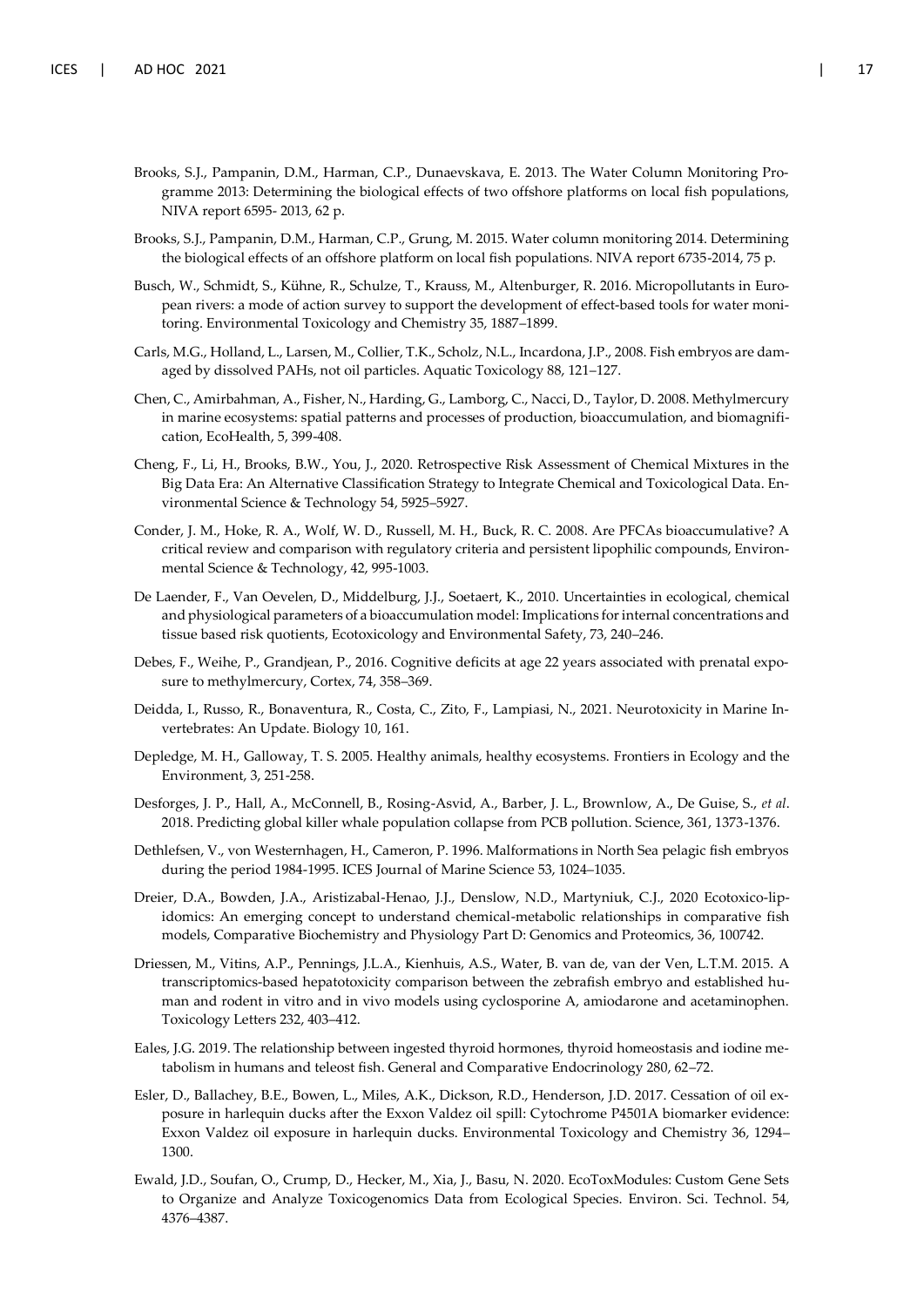- Gao, Y., Xu, H., Li, L., Niu, C. 2020. Immune defense parameters of wild fish as sensitive biomarkers for ecological risk assessment in shallow sea ecosystems: A case study with wild mullet (*Liza haematocheila*) in Liaodong Bay. Ecotoxicology and Environmental Safety 194, 110337.
- Gibbs, P.E., Bryan, G.W. 1986. Reproductive failure in populations of the dog-whelk, *Nucella lapillus*, caused by imposex induced by tributyltin from antifouling paints. Journal of the Marine Biological Association of the United Kingdom 66, 767–777.
- Gorrochategui, E., Pérez-Albaladejo, E., Casas, J., Lacorte, S., Porte, C., 2014. Perfluorinated chemicals: Differential toxicity, inhibition of aromatase activity and alteration of cellular lipids in human placental cells. Toxicology and Applied Pharmacology 277, 124–130.
- Grandjean, P., Landrigan, P.J. 2014. Neurobehavioural effects of developmental toxicity. The Lancet Neurology 13, 330–338.
- Gregus, Z. 2015. Chapter 3. Mechanisms of toxicity. In: Cassarett & Doull's Essentials of Toxicology, 3rd edition, Klaassen, C.D., Watkins, J.B. III, McGraw-Hill.
- Gulland, F.M.D., Hall, A.J., Ylitalo, G.M., Colegrove, K.M., Norris, T., Duignan, P.J., Halaska, B., *et al*. 2020. Persistent Contaminants and Herpesvirus OtHV1 Are Positively Associated With Cancer in Wild California Sea Lions (Zalophus californianus). Frontiers in Marine Science 7, 602565.
- Hicken, C.E., Linbo, T.L., Baldwin, D.H., Willis, M.L., Myers, M.S., Holland, L., Larsen, M., *et al.* 2011. Sublethal exposure to crude oil during embryonic development alters cardiac morphology and reduces aerobic capacity in adult fish. Proceedings of the National Academy of Sciences 108, 7086–7090.
- Hoeng, J., Talikka, M., Martin, F., Sewer, A., Yang, X., Iskandar, A., Schlage, W.K., *et al*. 2014. Case study: the role of mechanistic network models in systems toxicology. Drug Discovery Today 19, 183–192.
- Holbech, H., Kinnberg, K., Petersen, G.I., Jackson, P., Hylland, K., Norrgren, L., Bjerregaard, P. 2006. Detection of endocrine disrupters: evaluation of a Fish Sexual Development Test (FSDT). Comparative Biochemistry and Physiology Part C: Toxicology & Pharmacology 144, 57–66.
- Hoffmann, T., Warmbold, B., Smits, S.H.J., Tschapek, B., Ronzheimer, S., Bashir, A., Chen, C., *et al*. 2018. Arsenobetaine: an ecophysiologically important organoarsenical confers cytoprotection against osmotic stress and growth temperature extremes. Environmental Microbiology 20, 305-323.
- Holth, T.F., Thorsen, A., Olsvik, P.A., Hylland, K. 2010. Long-term exposure of Atlantic Cod (Gadus morhua) to components of produced water: condition, gonad maturation and gene expression. Canadian Journal of Fisheries and Aquatic Sciences 67, 1685–1698.
- Hylland, K. 2006. Polycyclic aromatic hydrocarbon (PAH) ecotoxicology in marine ecosystems. Journal of Toxicology and Environmental Health, Part A 69, 109–123.
- Hylland, K., Burgeot, T., Martínez-Gómez, C., Lang, T., Robinson, C.D., Svavarsson, J., Thain, J.E., *et al*. 2017a. How can we quantify impacts of contaminants in marine ecosystems? The ICON project. Marine Environmental Research, 124, 2–10.
- Hylland, K., Robinson, C.D., Burgeot, T., Martínez-Gómez, C., Lang, T., Svavarsson, J., Thain, J.E., *et al*. 2017b. Integrated chemical and biological assessment of contaminant impacts in selected European coastal and offshore marine areas. Marine Environmental Research, 124, 130–138.
- Hylland, K., Skei, B.B., Brunborg, G., Lang, T., Gubbins, M. J., Le Goff, J., Burgeot, T. 2017c. DNA damage in dab (*Limanda limanda*) and haddock (*Melanogrammus aeglefinus*) from European seas. Marine Environmental Research 124, 54–60.
- ICES SGIMC. 2011. Report of the Study Group on Integrated Monitoring of Contaminants and Biological Effects (SGIMC), 14-18 March 2011, Copenhagen, Denmark. ICES CM 2011/ACOM:30. 265 pp.
- Incardona, J.P., Carls, M.G., Holland, L., Linbo, T.L., Baldwin, D.H., Myers, M.S., Peck, K.A., *et al*. 2015. Very low embryonic crude oil exposures cause lasting cardiac defects in salmon and herring. Science Reports 5, 13499.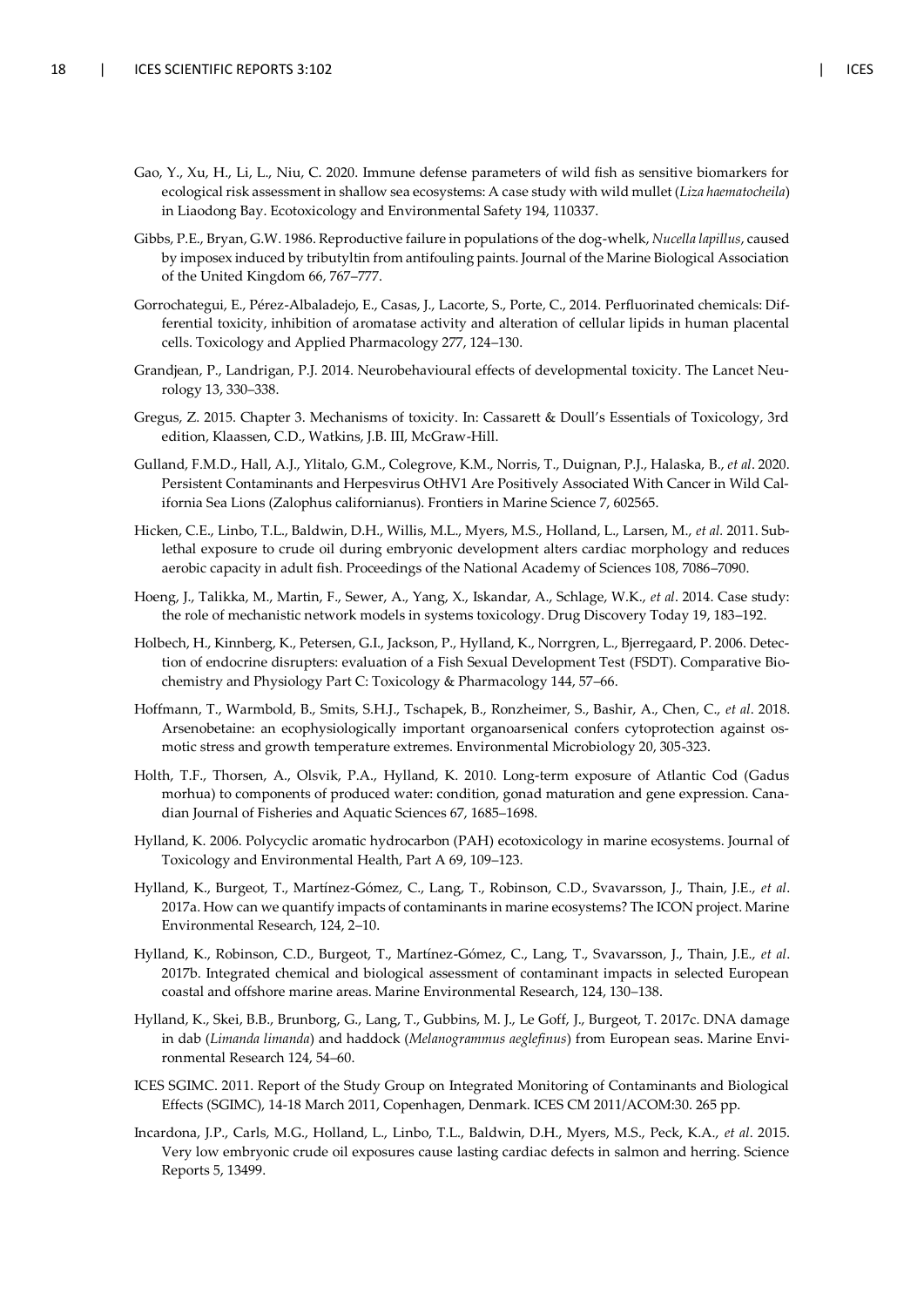- Incardona, J.P., Carls, M.G., Teraoka, H., Sloan, C.A., Collier, T.K., Scholz, N.L. 2005. Aryl hydrocarbon receptor-independent toxicity of weathered crude oil during fish development. Environmental Health Perspectives, 113, 1755–1762.
- Incardona, J.P., Swarts, T.L., Edmunds, R.C., Linbo, T.L., Aquilina-Beck, A., Sloan, C.A., Gardner, L.D., *et al*. 2013. Exxon Valdez to Deepwater Horizon: Comparable toxicity of both crude oils to fish early life stages. Aquatic Toxicology 142–143, 303–316.
- Jepson, P.D., Deaville, R., Barber, J.L., Aguilar, À., Borrell, A., Murphy, S., Barry, J., *et al*. 2016. PCB pollution continues to impact populations of orcas and other dolphins in European waters. Scientific Reports 6, 18573.
- Jobling, S., Coey, S., Whitmore, J.G., Kime, D.E., Van Look, K.J.W., McAllister, B.G., Beresford, N., *et al.* 2002. Wild Intersex Roach (*Rutilus rutilus*) Have Reduced Fertility. Biology of Reproduction 67, 515– 524.
- Johnson, L.L., Landahl, J.T., Kubin, L.A., Horness, B.H., Myers, M.S., Collier, T.K., Stein, J.E. 1998. Assessing the effects of anthropogenic stressors on Puget Sound flatfish populations. Journal of Sea Research 39, 125–137.
- Jørgensen, E.H., Vijayan, M.M., Killie, J.-E.A., Aluru, N., Aas-Hansen, Ø., Maule, A., 2006. Toxicokinetics and Effects of PCBs in Arctic Fish: A Review of Studies on Arctic Charr. Journal of Toxicology and Environmental Health, Part A 69, 37–52.
- Korsgaard, B., Andersen, F.O. 1985. Embryonic nutrition, growth and energetics in Zoarces viviparus L. as indication of a maternal-fetal trophic relationship. Journal of Comparative Physiology 155B, 437–444.
- Krahn, M.M., Rhodes, L.D., Myers, M.S., Moore, L.K., MacLeod, W.D., Malins, D.C. 1986. Association between metabolites of aromatic compounds in bile and the occurrence of hepatic lesions in English sole (*Parophrys vetulus*) from Puget Sound, Washington. Archives of Environmental Contamination and Toxicology 15, 61–67.
- Kihlström, J.E., Olsson, M., Jensen, S., Johansson, Å, Ahlbom, J., Bergman, Å. 1992. Effects of PCB and different fractions of PCB on the reproduction of the mink (Mustela vison). Ambio 21, 563-569.
- Kirby, M.F., Morris, S., Hurst, M., Kirby, S.J., Neall, P., Tylor, T., Fagg, A. 2000. The use of cholinesterase activity in flounder (*Platichthys flesus*) muscle tissue as a biomarker of neurotoxic contamination in UK estuaries. Marine Pollution Bulletin 40, 780–791.
- Knapen, D., Stinckens, E., Cavallin, J.E., Ankley, G.T., Holbech, H., Villeneuve, D.L., Vergauwen, L. 2020. Toward an AOP Network-Based Tiered Testing Strategy for the Assessment of Thyroid Hormone Disruption. Environmental Science & Technology 54, 8491–8499.
- Lagadic, L., Caquet, T., Ramade, F. 1994. The role of biomarkers in environmental assessment (5). Invertebrate populations and communities. Ecotoxicology 3, 193-208.
- Laird, M.J., Aristizabal Henao, J.J., Reyes, E.S., Stark, K.D., Low, G., Swanson, H.K., Laird, B.D. 2018. Mercury and omega-3 fatty acid profiles in freshwater fish of the Dehcho Region, Northwest Territories: informing risk benefit assessments. Science of the Total Environment 637–638, 1508–1517.
- Lam, P. K., Gray, J. S. 2003. The use of biomarkers in environmental monitoring programmes. Marine Pollution Bulletin 46, 182-186.
- Larsson, D.J., Förlin, L. 2002. Male-biased sex ratios of fish embryos near a pulp mill: temporary recovery after a short-term shutdown. Environmental Health Perspectives 110, 739–742.
- Legradi, J.B., Di Paolo, C., Kraak, M.H.S., van der Geest, H.G., Schymanski, E.L., Williams, A.J., Dingemans, M.M.L., *et al.* 2018. An ecotoxicological view on neurotoxicity assessment. Environmental Sciences Europe 30, 46.
- Loeb, L.A., Harris, C.C. 2008. Advances in Chemical Carcinogenesis: A Historical Review and Prospective. Cancer Research 68, 6863-6872.
- Luoma, S.N. 1983. Bioavailability of trace metals to aquatic organisms a review. Science of the Total Environment 28, 1–22.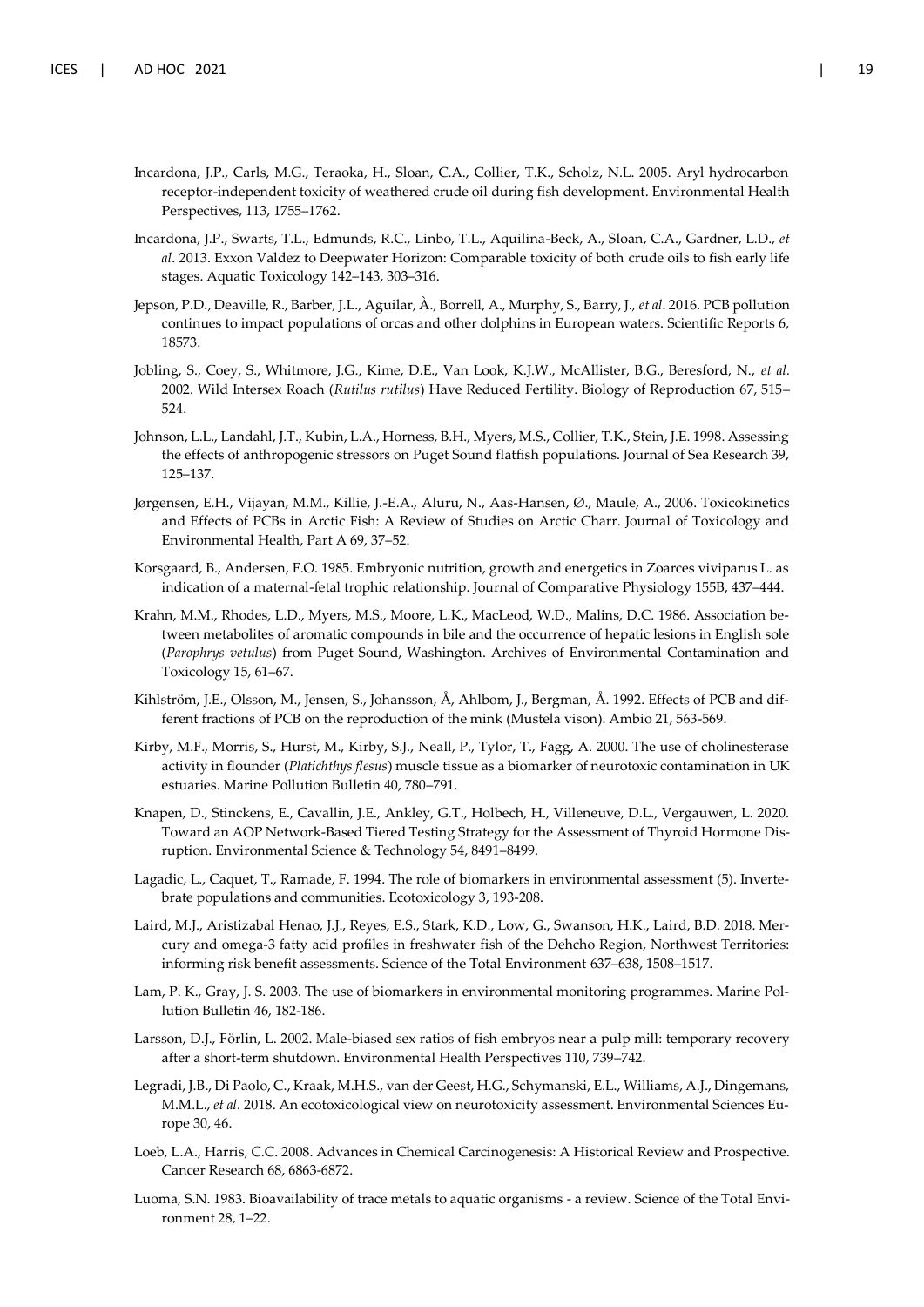- Malins, D.C., McCain, B.B., Myers, M.S., Brown, D.W., Krahn, M.M., Roubal, W.T., Schiewe, M.H., *et al*. 1987. Field and laboratory studies of the etiology of liver neoplasms in marine fish from Puget Sound. Environmental Health Perspectives 71, 5–16.
- Martínez-Gómez, C., Vethaak, A.D. 2019. Understanding the impact of chemicals on marine fish populations: the need for an integrative approach involving population and disease ecology. Current Opinion in Environmental Science & Health 11, 71–77.
- Marty, G.D., Hoffmann, A., Okihiro, M.S., Hepler, K., Hanes, D. 2003. Retrospective analysis: bile hydrocarbons and histopathology of demersal rockfish in Prince William Sound, Alaska, after the Exxon Valdez oil spill. Marine Environmental Research 56, 569–584.
- Mathieu-Denoncourt, J., Wallace, S.J., de Solla, S.R., Langlois, V.S., 2015. Plasticizer endocrine disruption: Highlighting developmental and reproductive effects in mammals and non-mammalian aquatic species. General and Comparative Endocrinology 219, 74–88.
- Mauri, I., Romero, A., Acerete, L., MacKenzie, S., Roher, N., Callol, A., Cano, I., *et al.* 2011. Changes in complement responses in Gilthead seabream (*Sparus aurata*) and European seabass (*Dicentrarchus labrax*) under crowding stress, plus viral and bacterial challenges. Fish & Shellfish Immunology 30, 182–188.
- Meier, S., Morton, H.C., Andersson, E., Geffen, A.J., Taranger, G.L., Larsen, M., Petersen, M., *et al.* 2011. Low-dose exposure to alkylphenols adversely affects the sexual development of Atlantic cod (*Gadus morhua*): Acceleration of the onset of puberty and delayed seasonal gonad development in mature female cod. Aquatic Toxicology 105, 136–150.
- Melvin, S.D., Lanctôt, C.M., Doriean, N.J.C., Bennett, W.W., Carroll, A.R. 2019. NMR-based lipidomics of fish from a metal(loid) contaminated wetland show differences consistent with effects on cellular membranes and energy storage. Science of the Total Environment, 654, 284–291.
- Merian, E., Anke, M., Ihnat, M., Stoeppler, M. 2004. Elements and their compounds in the environment: occurrence, analysis and biological relevance. 2nd Ed. Wiley-VCH Verlag GmbH.
- Myers, M.S., Johnson, L.L., Collier, T.K. 2003. Establishing the Causal Relationship between Polycyclic Aromatic Hydrocarbon (PAH) Exposure and Hepatic Neoplasms and Neoplasia-Related Liver Lesions in English Sole (Pleuronectes vetulus). Human and Ecological Risk Assessment, 9, 67–94.
- Myers, M.S., Johnson, L.L., Hom, T., Collier, T.K., Stein, J.E., Varanasi, U. 1998. Toxicopathic hepatic lesions in subadult English sole (*pleuronectes vetuls*) from Puget Sound, Washington, USA: relationships with other biomarkers of contaminant exposure. Marine Environmental Research 45, 47–67.
- Myers, M.S., Landahl, J.T., Krahn, M.M., Johnson, L.L., McCain, B.B. 1990. Overview of studies on liver carcinogenesis in English sole from Puget Sound; evidence for a xenobiotic chemical etiology I: pathology and epizootiology. Science of the Total Environment 94, 33–50.
- Myers, M.S., Olson, O.P., Johnson, L.L., Stehr, C.S., Hom, T., Varanasi, U. 1992. Hepatic lesions other than neoplasms in subadult flatfish from Puget Sound, Washington: relationships with indices of contaminant exposure. Marine Environmental Research 34, 45–51.
- Nacci, D., Huber, M., Champlin, D., Jayaraman, S., Cohen, S., Gauger, E., Fong, A., *et al*. 2009. Evolution of tolerance to PCBs and susceptibility to a bacterial pathogen (*Vibrio harveyi*) in Atlantic killifish (*Fundulus heteroclitus*) from New Bedford (MA, USA) harbor. Environmental Pollution 157, 857–864.
- Nizzetto, L., Macleod, M., Borgå, K., Cabrerizo, A., Dachs, J., Guardo, A.D., Ghirardello, D., *et al.* 2010. Past, Present, and Future Controls on Levels of Persistent Organic Pollutants in the Global Environment. Environmental Science & Technology 44, 6526–6531.
- NRC 2003. Oil in the sea III. Inputs, fates, and effects. Washington, The National Academies Press.
- Oehlmann, J., Fioroni, P., Stroben, E., Markert, B. 1996. Tributyltin (TBT) effects on *Ocinebrina aciculata* (Gastropoda: Muricidae): imposex development, sterilization, sex change and population decline. Science of the Total Environment 188, 205–223.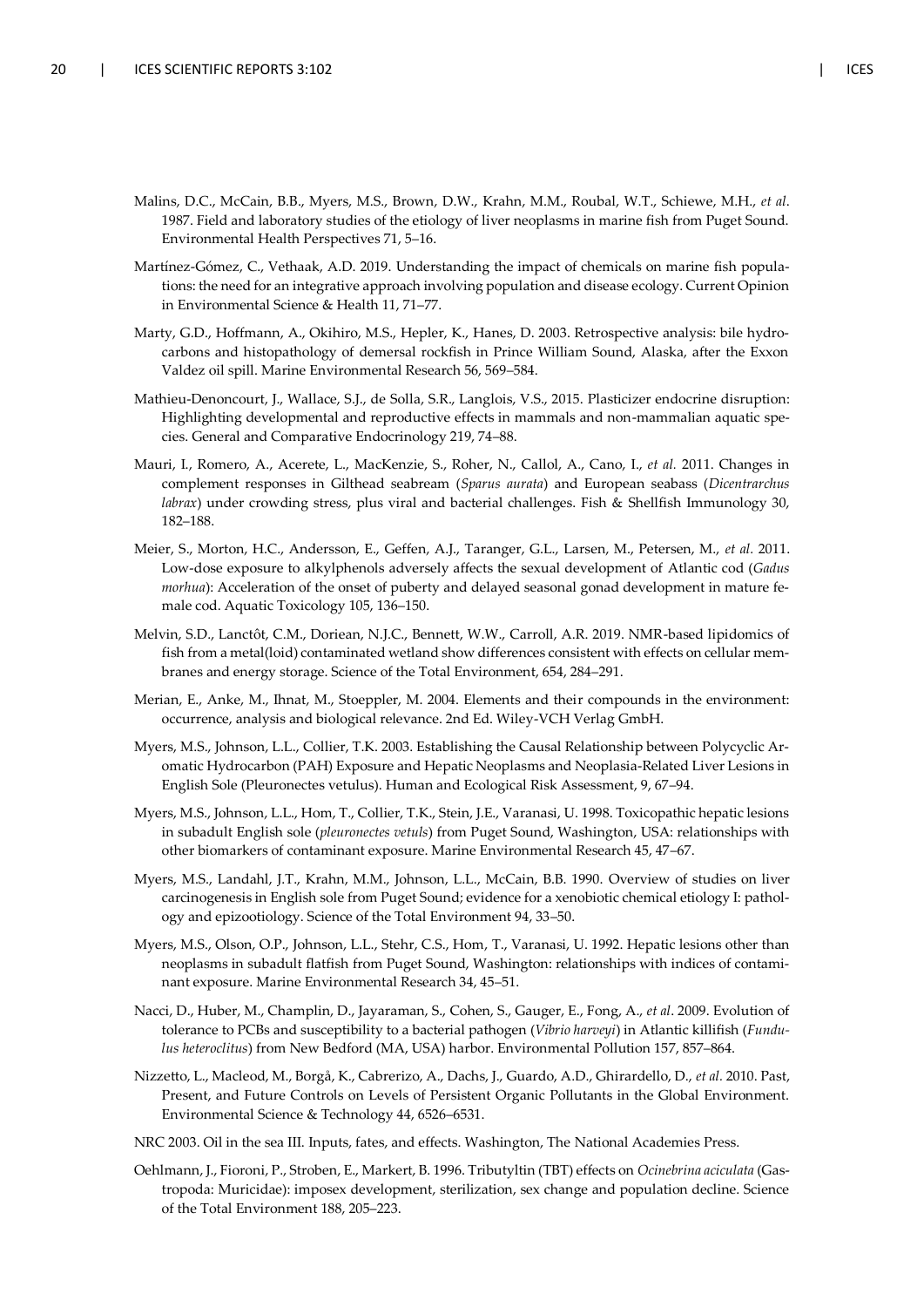- Oehlmann, J., Stroben, E., Fioroni, P. 1991. The morphological expression of imposex in *Nucella lapillus* (Linnaeus)(Gastropoda: Muricidae). Journal of Molluscan Studies, 57, 375–390.
- Olsson, M., Karlsson, B., Ahnland, E. 1994. Diseases and enviromental contaminants in seals from the Baltic and the Swedish west coast. Science of the Total Environment, 154, 217–227.
- Pampanin, D., Brooks, S., Grøsvik, B., Sanni, S. 2019. Water Column Monitoring 2017. Environmental monitoring of petroleum activities on the Norwegian continental shelf 2017. NORCE-Environment Report 007.
- Pérez-Casanova, J.C., Hamoutene, D., Samuelson, S., Burt, K., King, T.L., Lee, K. 2010. The immune response of juvenile Atlantic cod (*Gadus morhua* L.) to chronic exposure to produced water. Marine Environmental Research 70, 26–34.
- Peterson, C. H., Rice, S. D., Short, J. W., Esler, D., Bodkin, J. L., Ballachey, B. E., Irons, D. B. 2003. Long-term ecosystem response to the Exxon Valdez oil spill. Science, 302, 2082-2086.
- Ploch, S.A., King, L.C., Di Giulio, R.T. 1998. Comparative time-course of benzo [a] pyrene-DNA adduct formation, and its relationship to CYP1A activity in two species of catfish. Marine Environmental Research 46, 345–349.
- Rainbow, P. S. 2002. Trace metal concentrations in aquatic invertebrates: why and so what? Environmental pollution, 120, 497-507.
- Rehberger, K., Werner, I., Hitzfeld, B., Segner, H., Baumann, L. 2017. 20 Years of fish immunotoxicology what we know and where we are. Critical Reviews in Toxicology 47, 516–542.
- Scott, A.P., Katsiadaki, I., Witthames, P.R., Hylland, K., Davies, I.M., McIntosh, A.D., Thain, J., 2006. Vitellogenin in the blood plasma of male cod (*Gadus morhua*): A sign of oestrogenic endocrine disruption in the open sea? Marine Environmental Research 61, 149–170.
- Segner, H., Wenger, M., Möller, A.M., Köllner, B., Casanova-Nakayama, A. 2012. Immunotoxic effects of environmental toxicants in fish — how to assess them? Environmental Science and Pollution Research 19, 2465–2476.
- Sidhu, G.K., Singh, S., Kumar, V., Dhanjal, D.S., Datta, S., Singh, J. 2019. Toxicity, monitoring and biodegradation of organophosphate pesticides: a review. Critical Reviews in Environmental Science and Technology 49, 1135–1187.
- Sørhus, E., Edvardsen, R.B., Karlsen, Ø., Nordtug, T., van der Meeren, T., Thorsen, A., Harman, C., *et al*. 2015. Unexpected Interaction with Dispersed Crude Oil Droplets Drives Severe Toxicity in Atlantic Haddock Embryos. PLOS ONE 10, e0124376.
- Stange, D., Sieratowicz, A., Oehlmann, J., 2012. Imposex development in *Nucella lapillus* Evidence for the involvement of retinoid X receptor and androgen signalling pathways in vivo. Aquatic Toxicology 106– 107, 20–24.
- Stein, J.E., Collier, T.K., Reichert, W.L., Casillas, E., Hom, T., Varanasi, U. 1993. Bioindicators of contaminant exposure and sublethal effects in benthic fish from Puget Sound, WA, USA. Marine Environmental Research 35, 95–100.
- Sueiro, M.C., Awruch, C., Gilardoni, C., Demetrio, M., Palacios, M.G. 2020. Immunity and health of two wild marine fishes naturally exposed to anthropogenic pollution. Science of The Total Environment 726, 138303.
- Sukumaran, S., Grant, A., 2013. Effects of genotoxicity and its consequences at the population level in sexual and asexual Artemia assessed by analysis of inter-simple sequence repeats (ISSR). Mutation Research/Genetic Toxicology and Environmental Mutagenesis 757, 8–14.
- Sumpter, J.P., Jobling, S. 1995. Vitellogenesis as a biomarker for estrogenic contamination of the aquatic environment, Environmental Health Perspectives, 103, 173–178.
- Sundberg, H., Hanson, M., Liewenborg, B., Zebühr, Y., Broman, D., Balk, L. 2007. Dredging associated effects: maternally transferred pollutants and DNA adducts in feral fish. Environmental Science & Technology, 41, 2972–2977.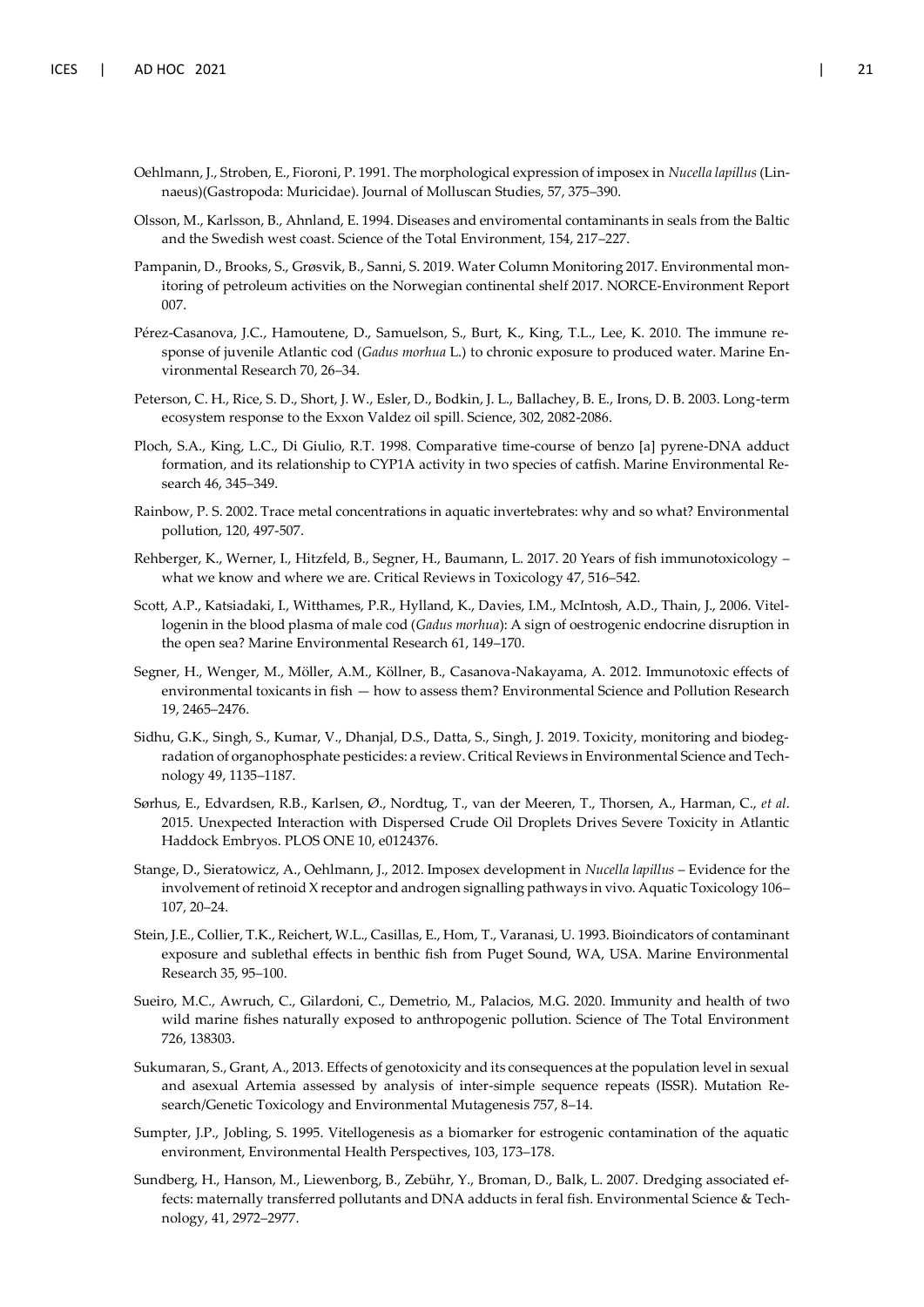- Tijani, J.O., Fatoba, O.O., Babajide, O.O., Petrik, L. F. 2016. Pharmaceuticals, endocrine disruptors, personal care products, nanomaterials and perfluorinated pollutants: a review. Environmental Chemistry Letters, 14, 27-49.
- Thompson, R.M., Hemberg, M., Starzomski, B.M., Shurin, J.B. 2007. TROPHIC LEVELS AND TROPHIC TANGLES: THE PREVALENCE OF OMNIVORY IN REAL FOOD WEBS. Ecology 88, 612–617.
- Thorsen, W.A., Cope, W.G., Shea, D. 2004. Bioavailability of PAHs: Effects of Soot Carbon and PAH Source. Environmental Science & Technology 38, 2029–2037.
- Vetemaa, M., Sandström, O., Förlin, L. 1997. Chemical industry effluent impacts on reproduction and biochemistry in a North Sea population of viviparous blenny (Zoarces viviparus). Journal of Aquatic Ecosystem Stress and Recovery 6, 33–41.
- Vethaak, A.D., Davies, I.M., Thain, J.E., Gubbins, M.J., Martínez-Gómez, C., Robinson, C.D., Moffat, C.F., *et al.* 2017. Integrated indicator framework and methodology for monitoring and assessment of hazardous substances and their effects in the marine environment. Marine Environmental Research 124, 11– 20.
- von Westernhagen, H., Dethlefsen, V., Cameron, P., Berg, J., Fürstenberg, G., 1988. Developmental defects in pelagic fish embryos from the western Baltic. Helgoländer Meeresuntersuchungen 42, 13–36.
- Wan, Y., Jin, X., Hu, J., Jin, F., 2007. Trophic Dilution of Polycyclic Aromatic Hydrocarbons (PAHs) in a Marine Food Web from Bohai Bay, North China. Environmental Science & Technology 41, 3109–3114.
- Widdows, J., Johnson, D. (1988). Physiological energetics of Mytilus edulis: scope for growth. Marine Ecology Progress Series, 46, 113-121.
- Xu, S., Ma, J., Ji, R., Pan, K., Miao, A.-J., 2020. Microplastics in aquatic environments: Occurrence, accumulation, and biological effects. Science of The Total Environment 703, 134699.
- Yang, Y., Deng, J., Liu, Y., He, K., Xiang, Z., Luan, T. 2019. A microscale solid-phase microextraction probe for the in situ analysis of perfluoroalkyl substances and lipids in biological tissues using mass spectrometry. Analyst, 144, 5637–5645.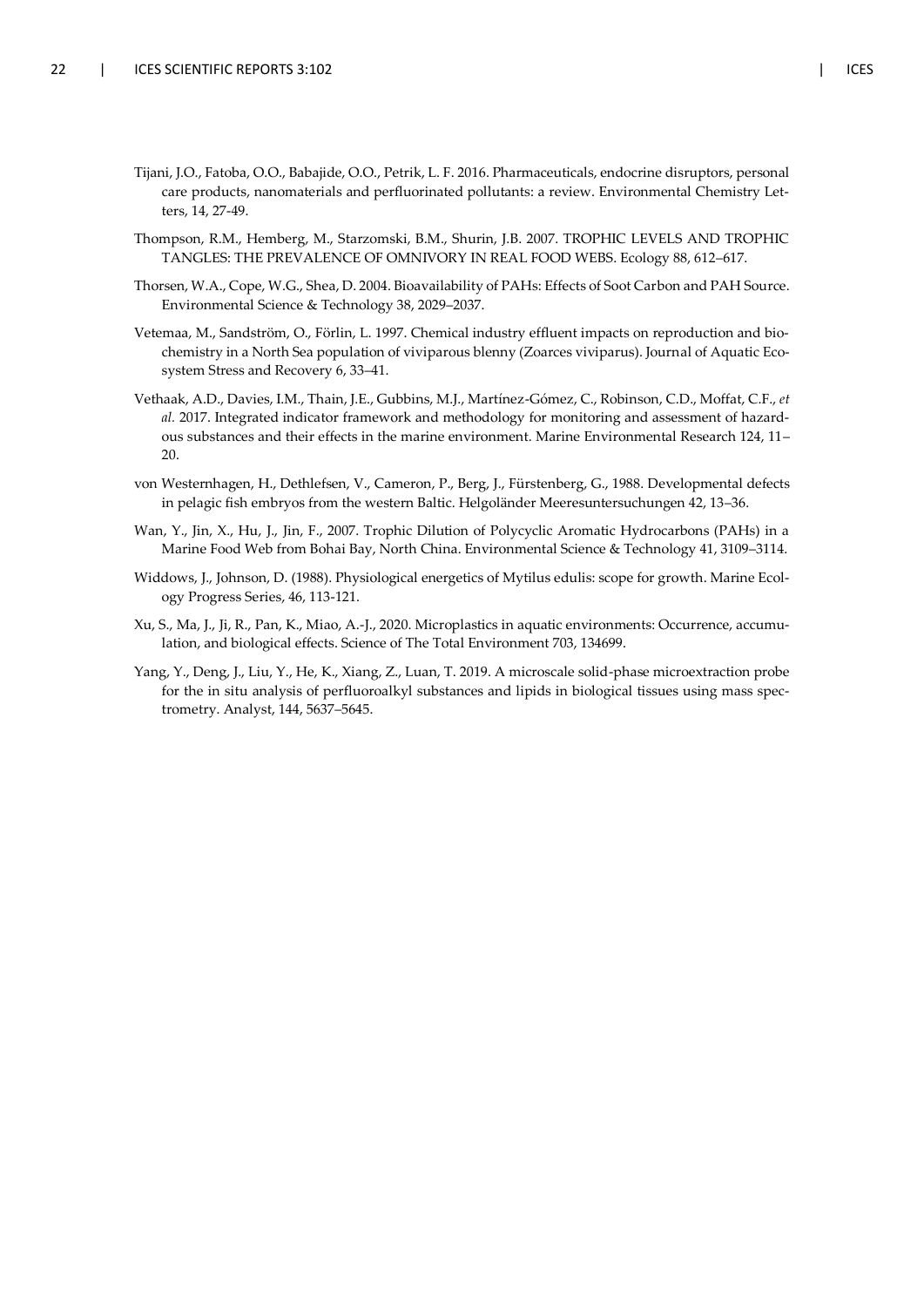### Annex 1: Reviewers' reports

#### **Review 1**

I think this report should be substantially rewritten before it is adopted by ICES. While nothing about the report is wrong per se, the report could be improved and made more original, as explained in the four sections below.

To conduct this review, I added line numbers to the text. In the examples I provide, I refer to these each page and line numbers.

1. I agree with the central tenet

On page 3, and again on page 17, you write: The following are recommendations for national and international monitoring programmes.

1) Effects of contaminants on marine organisms should be assessed using field-based monitoring.

2) Effect methods need to be contaminant-specific.

3) Monitoring programmes should address genotoxicity, neurotoxicity, immunotoxicity, cardiotoxicity, endocrine disruption and reproductive toxicity.

4) Robust markers must be established for immunotoxicity and cardiotoxicity.

5) The recommended methods needs to be evaluated regularly.

I wholeheartedly agree. Too often impact assessment is based on the results of laboratory toxicity tests, or on chemical monitoring compared to guideline values.

2. Needs to be better organised – subheadings and conceptual diagrams would help the reader understand the flow. Also – the paragraphs jump all over the place and should be grouped so that the authors arguments are easier to follow

For example – a diagram of the steps being proposed in section 3 would be helpful

3. Needs to be updated – much of the literature is more than 10 years out of date, much of the recent stuff is self-referential, many missing references

Page 4, lines 1-11 are missing references

Page 4, lines 19-22 " Page 4, lines 27-29 Page 4 line 32- Page 5 line 3 " Page 5 lines  $11-17$  " Page 5 lines 22-30  $\frac{1}{2}$ Page 6 line 34-Page 7 line 8 " Page 7 line 14-18 " Page 7 line 25 Page 8 line 15-22 " Page 9 line  $4-17$  "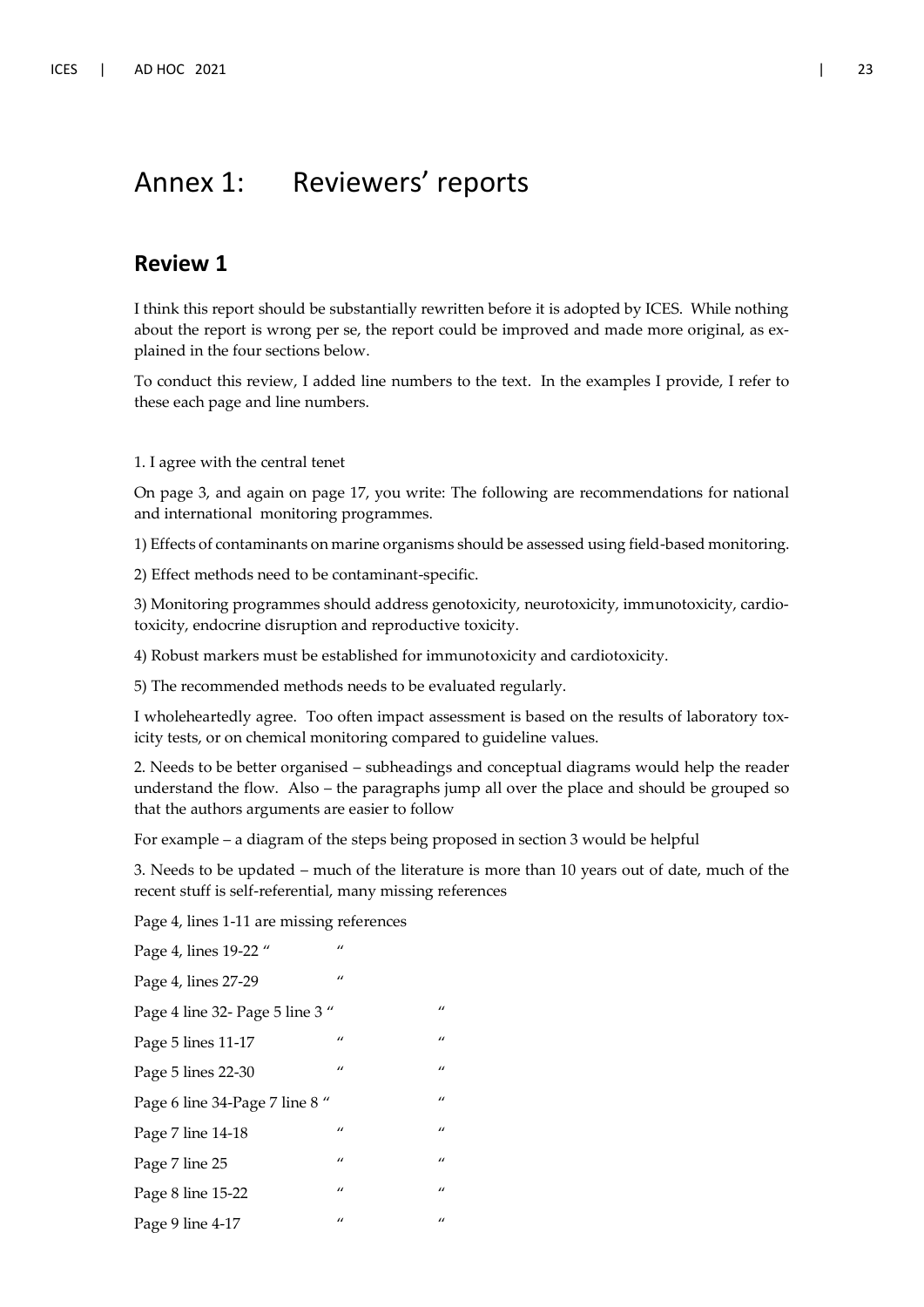| Page 10 – line 16-20  | $\prime\prime$ | $\prime\prime$ |
|-----------------------|----------------|----------------|
| Page $14$ – line 5-14 | $\prime$       | $\prime$       |
| Page 15 – line 14-20  | $\prime$       | $\prime\prime$ |
| Page 15 – line 27-30  | $\prime$       | $\prime\prime$ |

Page 4, lines 14-15: All references are more than 10 years old

| Page 5 lines 11-30:           | $\prime$ | $\prime$ | $\prime$ |
|-------------------------------|----------|----------|----------|
| Page 7 line 26-page 8 line 9  | $\prime$ | $\prime$ | $\prime$ |
| Page 8 line 15- page 9 line 3 | $\mu$    | $\prime$ | $\prime$ |
| Page 10 line 21-28            | $\prime$ | $\prime$ | $\prime$ |

4. Needs to have clear cut recommendations – what do you want from us – as the scientific community; as regulators, etc. – and what will the consequences be if you don't get it

For example – Page 8 lines 25-26 you write: "we must therefore increase the scientific focus on species groups not currently included" Why? What would the benefit be?

Page 9 lines 30-32 you write "Many of the biological effects methods for sublethal toxicity identified and used in marine sciences over the past decades hail from medical sciences…." What are you suggesting as an alternative?

Section 4 is all recommendations – for each, what is the benefit, and what are the consequences of inaction?

5. Needs to be more pragmatic – what can we do today with the science we have? Also, what science tools do we need to build? For example:

Page 2 line 22: you write "Effect methods to be used in monitoring need to be contaminant-specific," yet the endpoints you discuss (reproductive toxicity, genotoxicity, etc) are often caused by a large suite of chemicals. How would specificity be possible?

Page 2 line 28: You write "organisms used in monitoring programmes or for toxicity testing does not in any way represent the full marine biodiversity" and that we should "ensure that society provides adequate protection for all species in marine ecosystems" There are 20 000 fish species that we know of, let alone the invertebrates. Many parts of the world have a vast number of undescribed species. What are you suggesting?

Other, more minor comments:

Page 2, lines 6-8 and page 5 line 11-13: terrestrial organisms rely on air for temperature maintenance, and pH maintenance – please rethink this sentence

Page 2, line 13: consider rephrasing "effect methods" as "methods to quantify toxic effect or impact"

Page 4 line 2: The statement "No part of the oceans is entirely free from chemical pollution caused by human activity." can be moved to after the definition of the contaminants.

Page 4 line 27: avoid ableist language – use biphasic instead of "somewhat schizophrenic"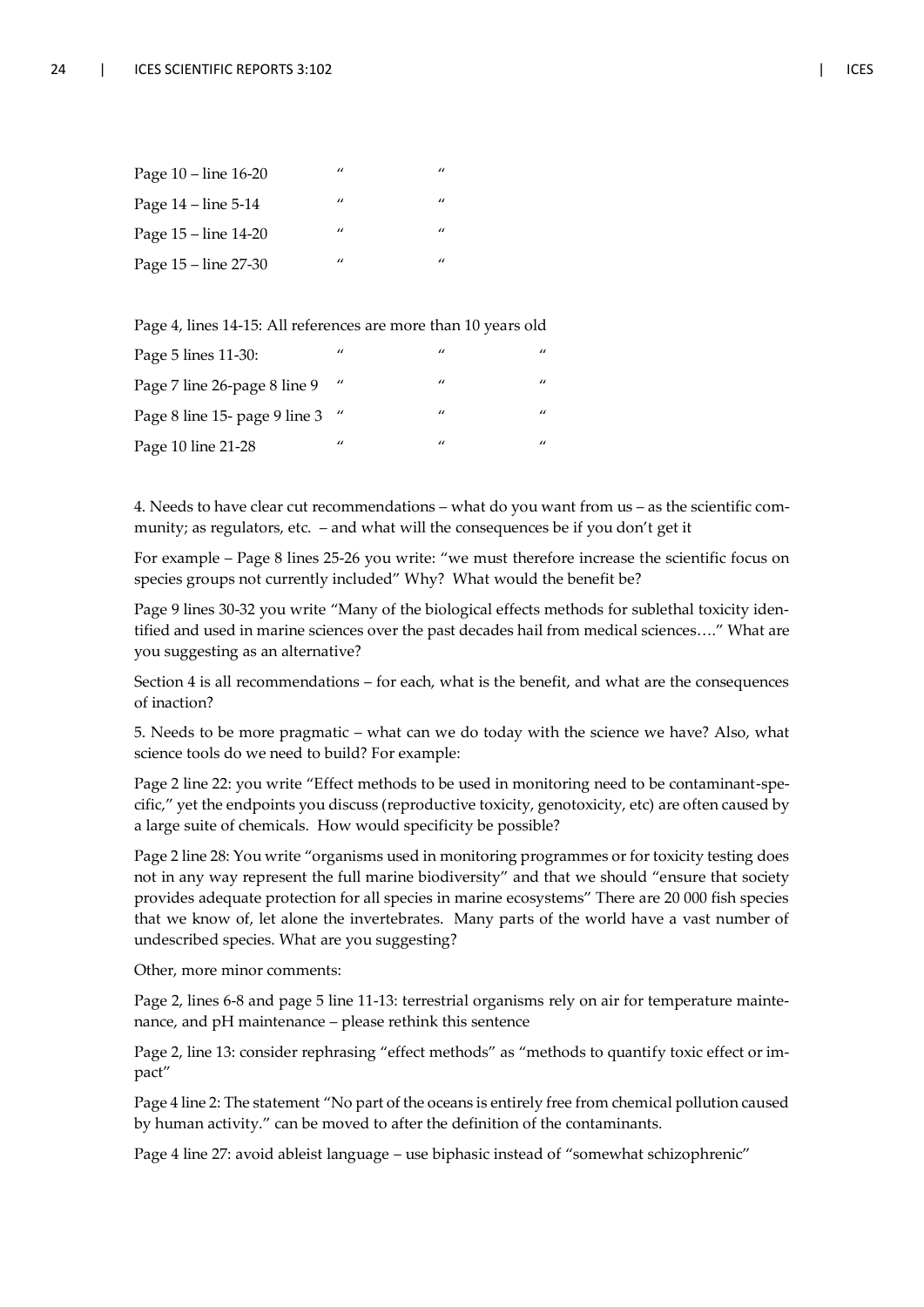### **Review 2**

Comments to the document "Viewpoint of ICES"

How can we quantify and manage the impact of chemical pollution in the oceans?

This document has been written by Ketil Hylland. Juan Bellas. Michelle Giltrap and Steven Brooks and the objective is to summarize the viewpoint of ICES about this topic. The authors have summarized the knowledge about t

The document is divided into an Executive summary and four sections:

- a) Effects of chemical pollution in the ocean
- b) How may chemical pollution affect the health of marine organisms?

c) How may existing knowledge to be used to develop new monitoring methods?

d) What actions can be recommended, based on the evidence of biological effect, to regulate/manage chemical pollution in the marine environment?

And it is included a section 5 with the Conclusion and the cited references.

#### **Executive summary**

In the first paragraph, a relation of contaminants in the marine environment are mentioned, but the occurrence of micro/nano plastics is not mentioned, although they represent a big scientific issue, and society is very sensitized by it.

In the last paragraph about recommendations, I did not find a comment about implementing new methodologies (as omic techniques), that the authors mentioned in the four sections. Finally, I suggest including the 5th recommendation the word updated. The sentence will be "The recommended methods need to be updated and evaluated regularly". I did not find any recommendation for widening the sensitive species selection despite it is mentioned several times in the document.

#### **Section 1. Effects of chemical pollution in the oceans**

As I mentioned, previously., I suggest including micro/nano plastics in the relationship of pollutants.

I suggest removing the psychological term "schizophrenic" nature" for referring to amphiphilic characteristics.

Some sentences in this section can be repetitive. In fact, the last sentences about the viewpoint and the two previous sentences are similar.

#### **Section 2. How many chemical pollution affect the health of marine organisms?**

This section is the core of this document. In the first paragraph, the authors mentioned that the dilution of chemicals cannot avoid their effect. And to reinforce the idea, they mention in the first place the persistence, but this concept only is not the opposite to limit the effect and it should be associated as result of an increasing of levels as a consequence of the lack of biodegradation. An important point (it is mentioned by the authors) is the mixture effect. This is a real challenge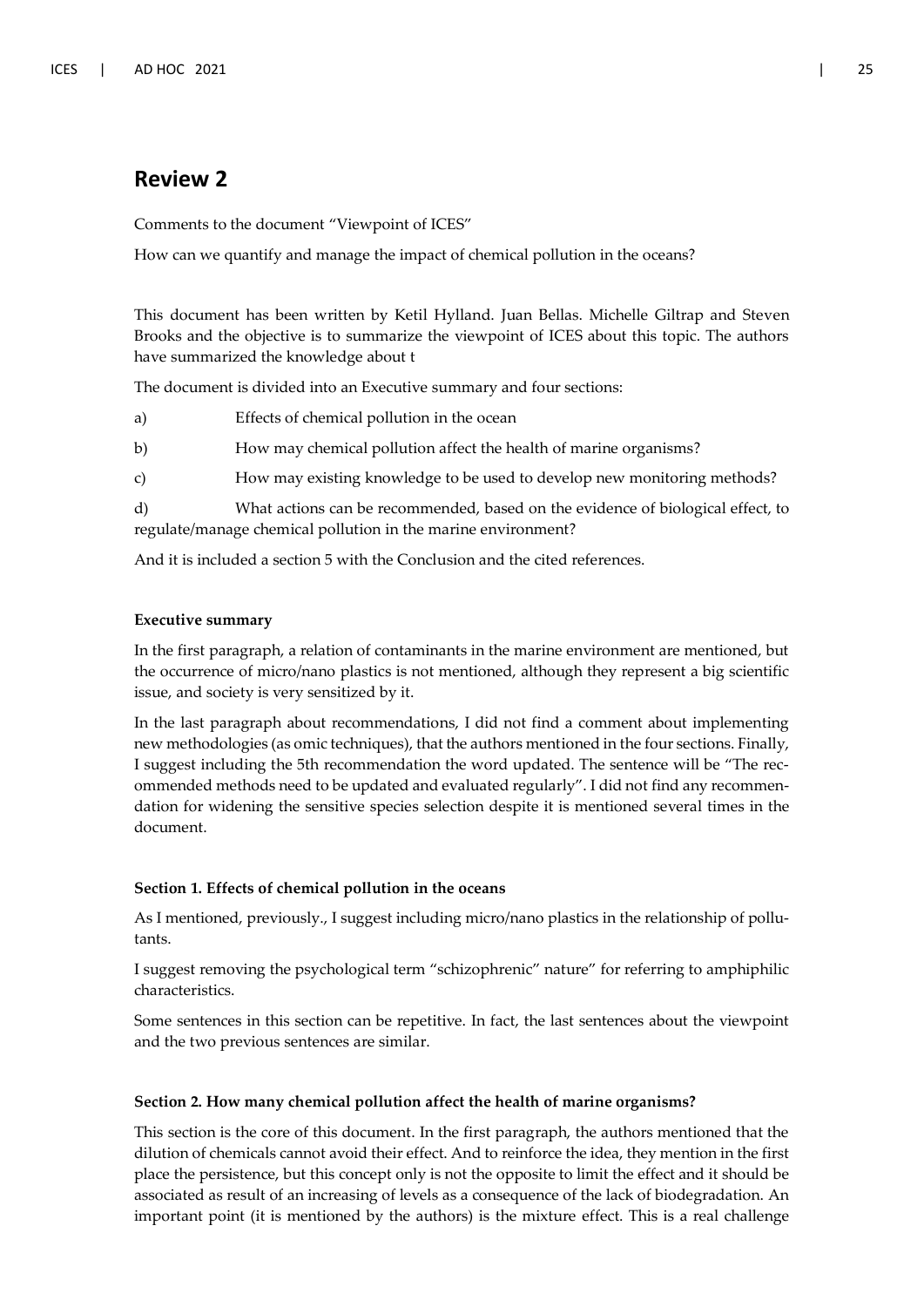aspect to assess the pollution effect and to find a causal relationship between chemicals and effects.

A key point mentioned in the document is the extrapolation from individual responses at the population level. However, the responses related to significant effects at population levels are not related on many occasions with specific-contaminant responses. I suggest including in Table 1, besides the endpoints the specific biomarkers employed, in an additional column. And if the information is available to cofounding factors in the responses. Concderning the cardiotoxicity, only this response is mentioned for oil spills and PAHs, but probably it will a more general response. Is there any additional information about it? Can it be considered a contaminant-specific response?

#### **Section 3. How may existing knowledge be used to develop new monitoring methods?**

The authors mention the need to transfer technology and training and to build field-derived datasets for relevant species. I suggest mentioning what is the point of view of ICES about the access to these data set for the scientific community.

The authors pointed out relevant methods for future biomonitoring using omics techniques. This is a challenging task finding news and specific biomarkers, but the implementation and I understood that it will be the approach to get candidate contaminant-specific biomarkers for the future and should be linked to AOP approach. This is a very relevant issue, and it should be included in the Conclusions.

#### **Section 4 What actions can be recommended, based on the evidence of biological effects to regulate/manage chemical pollution in the marine environment?**

I suggest mentioning that "the mixed stressor responses" should be understood in a global change scenario.

It is mentioned, that "new method as refining assessment and links between responses…" and it should be included specifications about it.

Regarding the list of recommendations, as I mentioned before, in the fifth I will include "methods updated…."

#### **Conclusions**

I suggest considering that besides combination biological methods and understanding the toxicity mechanisms it will be necessary to produce new massive data that can be managed using deep learning or AI to improve the knowledge and to identify contaminant-specific responses.

In summary, this viewpoint document is a very interesting document that is written for scientist with a depth knowledge about the topic and wide experience in the frame of ICES WGBEC and in the implementation and development of MFSD. However, my comments have tried to identify or underlined aspects that I have considered to be relevant for this viewpoint of ICES.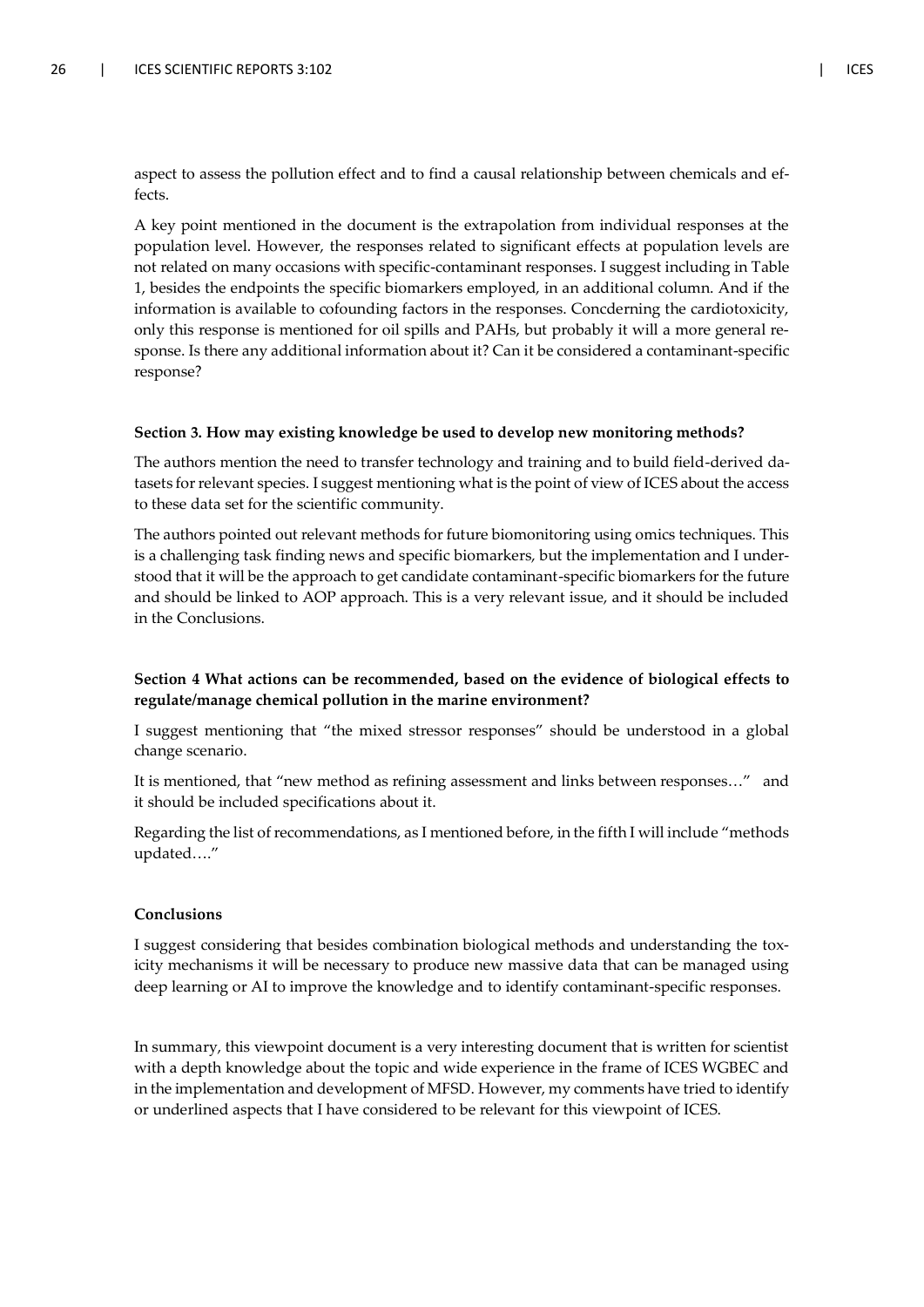#### **Review 3**

The viewpoint written by Hylland, Bellas, Giltrap and Brooks deals with the quantification and management of impact of chemical pollution in the oceans. This is a very important viewpoint that describes the science needed to understand and monitor effects of contaminants on marine organisms. The viewpoint is structured in four main sections with a conclusion and an executive summary. This viewpoint gives 5 recommendations for national and international monitoring programmes.

This is an important document and I hope that my comments can be seen as constructive input to improve the final result. I believe that this viewpoint can be used for ICES advice. I made a number of general and more specific comments that I hope can help improving the overall robustness, clarity and scope of the document.

In general, the document is easy to read for a relatively general audience. It is large in scope, providing a short but broad review of pollutants in marine environments and the challenges related to their identification and impact. Although the viewpoint is relatively descriptive, I feel it lacks a more explicit critical evaluation of current state of the art methods/strategies in biological monitoring. Results of decades of biological monitoring programmes across europe, including lessons learned seem to be only briefly mentioned. Thus, the document does not give the impression to be built on the experience from the past 30 years of effect marker research and monitoring programmes (success stories and pitfalls), but rather on the general ecotoxicological principles described in section 1. The authors comment (page 9) "It is outside the scope of this text to provide a full discussion of the pros and cons of environmental health assessment compared to risk assessment based on short-term laboratory tests», but a somewhat more direct discussion of environmental health assessment (especially based on existing programmes and databases) and the suitability of existing methods (e.g contaminant-specific markers) would help to better identify the novelty of the recommendations made. I realize that there may be a tradeoff between length and scientific depth, but I think a revision of section 1 and its primary focus could highlight to a larger degree the past 30 years of experience in the field.

This viewpoint highlights five central recommendations. The second recommendation related to the use of contaminant-specific method seems utopic considering the reality of today´s ecosystem states with multiple pollutant sources, mixture toxicities and multiple stressors, where impacts are not necessarily the sum of all contaminants, but the result of interactions and given the knowledge that different contaminant classes can affect similar metabolic pathways. The authors argue that certain pollutant classes could be identified through specific mechanisms of toxicity (Table 1). The mechanisms of toxicity highlighted have direct implications for an organism "fitness" and thus a relevance to population level effects. However, these mechanisms of toxicity are not contaminant specific. Neurotoxicity is a mechanism of toxicity also well known for heavy metals and other organic contaminants other than pesticides. Another example is that of cardiotoxicity, which is a common endpoint in acute fish embryo toxicity tests in response to a large number of chemicals and may be caused through different mode of actions depending on internal dose (receptor based or baseline toxicity, also see Meador and Nahrgang 2019). Thus, a more in-depth description of how the proposed strategy can be used successfully would be needed.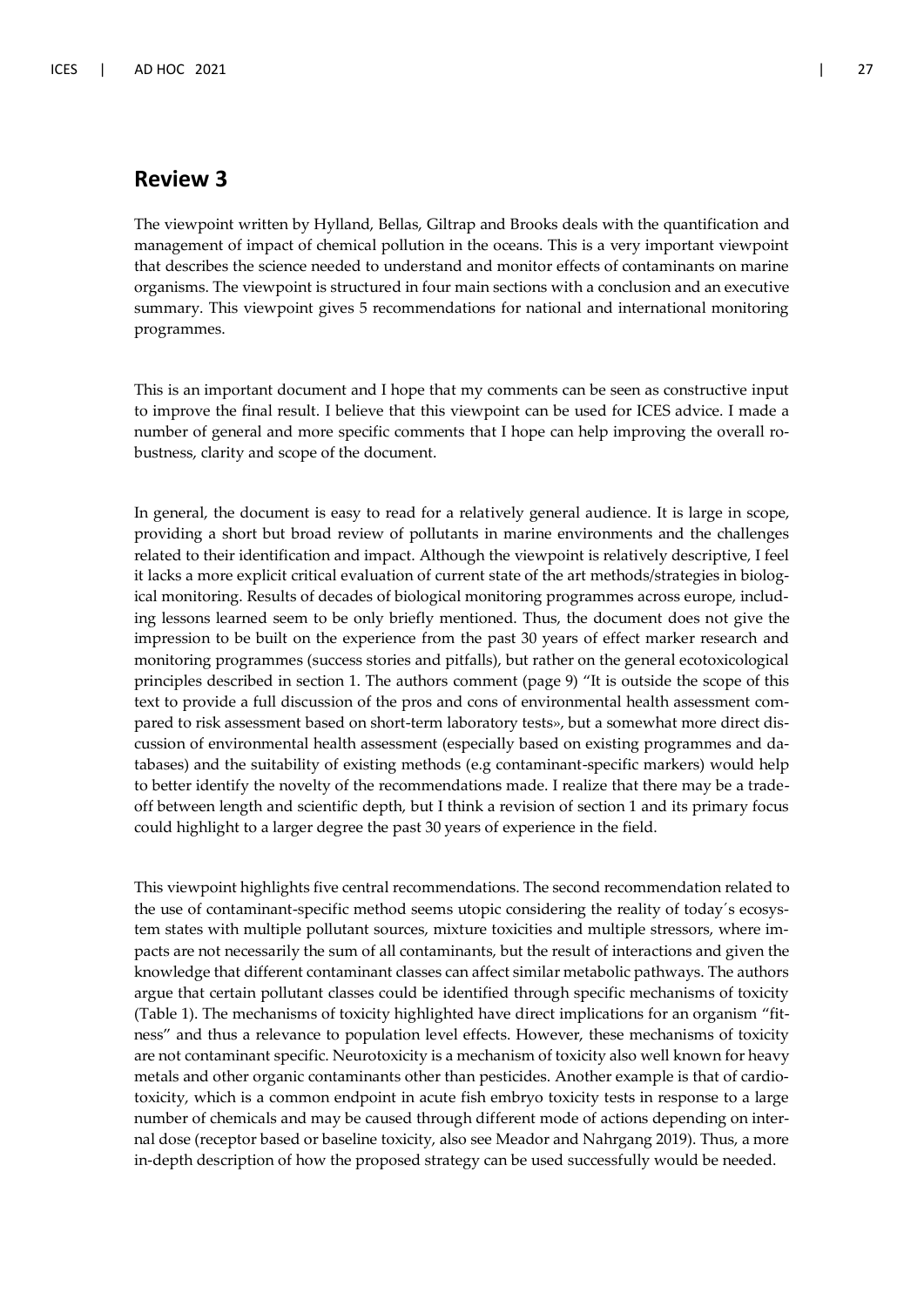Based on these mechanisms of toxicity relevant for a number of pollutant classes, and the statement made by the authors that "if effects are present, they are likely caused by a mixture of contaminants", how can the authors argue for contaminant-specific methods? The mechanisms of toxicity are very broad and can encompass a number of effect markers. Do the authors think that effect markers can be selected in a way that they would provide information on specific compounds? Example of such markers (and success stories) could be mentioned. Also, would it be relevant to evaluate if other strategies may be reasonable to develop/apply in a multi-stressor, mixture toxicity environment?

Another complex aspect of biological monitoring is the extrapolation of individual data to population level impacts. The authors argue for a range of contaminant specific methods to provide a holistic toxicological profile and data that can be extrapolated to potential population and community impact. Extrapolation of data to population and community levels would demand the understanding of the species 'ecology (life history, life cycle strategies) and population dynamics in a multiple stressor context, not only from a toxicological understanding. It would be nice if the authors could provide a more in-depth description of how far science has come in terms of data extrapolation and what is further required in terms of knowledge and transdisciplinary research to achieve this goal in the future.

In general, the clarity of the text could be improved, especially in the first few pages (executive summary and section 1). The objectives are presented quite late, at the very end of section 1 (page 7) and remain vague. It is not clear what knowledge, experience, or current practices the viewpoint is building on, except general ecotoxicological principles (see my main comment above).

The scope of the first section "Effects of chemical pollution in the oceans" and the second section "How may chemical pollution affect the health of organisms" are somewhat difficult to hold apart both in terms of section title and section content. Section 1 is giving a very general introduction to pollutant classes (persistent organic pollutants, trace metals etc) found in the oceans, their source, distribution and possible toxicities to organisms, with some general descriptions of pollutant behavior depending on their properties. This section highlights the need to study and understand biological effects of pollutants rather than simply quantifying their presence in the environment and concentration in organisms. This section concludes (page 7) by highlighting the focus of this viewpoint: the science needed to understand and monitor the effects of contaminants on marine organisms and ecosystems. In the second section, the authors describe how contaminants can affect populations, highlighting species differences and certain mechanisms of toxicity that are important to focus on in a biological monitoring context as they link to population level impacts. The scope and title of section 1 and 2 could be improved to provide a clearer red thread and differentiation between section 1 and 2. The executive summary content will need to be revised accordingly.

There is a mismatch between the title of the viewpoint and the focus of this viewpoint announced page 7, as the authors indicate that management and decision making are not part of the viewpoint while the title indicates the management of impacts. "Other contributors have addressed management and decision-making processes involved with biomonitoring (e.g. Makiola *et al.*, 2020)" this statement is important and should be made earlier in the document, to define the frame and delimitations of this viewpoint. Also, the title seems somewhat misleading because the viewpoint does not really discuss the quantification of impact (assessment criteria briefly mentioned p15?) but rather an identification of the source of impact using contaminant-specific